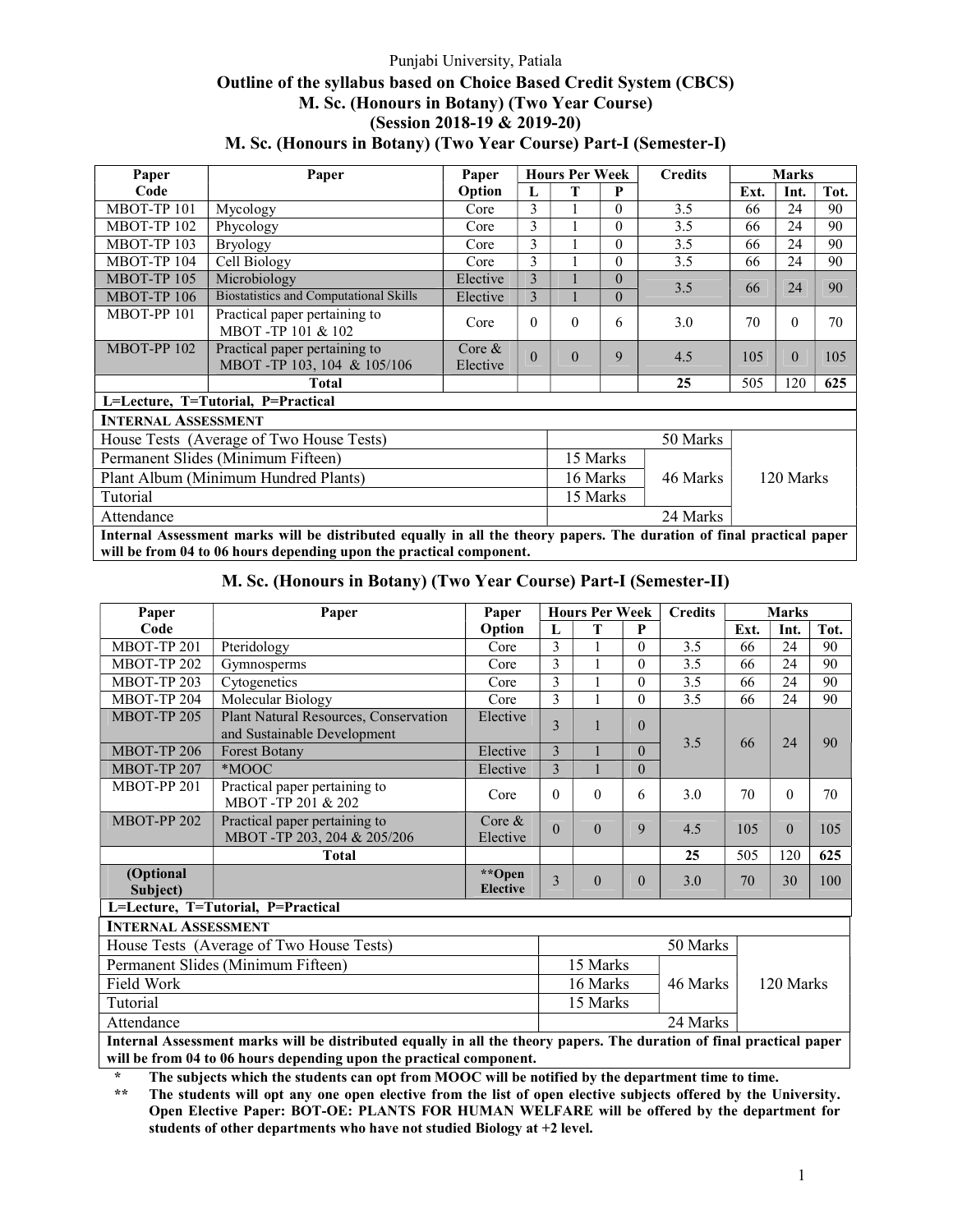### Punjabi University, Patiala

### DEPARTMENT OF BOTANY PUNJABI UNIVERSITY, PATIALA

| NAME OF THE COURSE: M. Sc. (HONOURS IN BOTANY) (TWO YEAR COURSE)                                     |  |  |  |  |  |  |  |     |  |
|------------------------------------------------------------------------------------------------------|--|--|--|--|--|--|--|-----|--|
| SESSION: 2018-19 & 2019-20<br><b>PART: I</b><br><b>SEMESTER: I</b>                                   |  |  |  |  |  |  |  |     |  |
| <b>PAPER: MYCOLOGY</b><br>3 hrs.                                                                     |  |  |  |  |  |  |  |     |  |
| <b>PAPER CODE: MBOT-TP 101</b><br><b>CORE</b><br>Theory<br>Total<br>Internal<br><b>Credits</b><br>п. |  |  |  |  |  |  |  |     |  |
| <b>MAXIMUM MARKS</b><br>90<br>24<br>66                                                               |  |  |  |  |  |  |  | 3.5 |  |

Objective of the paper is to acquaint the students about the nomenclature, phylogeny, genetics, structure, reproduction, diversity and economic importance of different groups of fungi and fungi like organisms.

## INSTRUCTIONS TO THE PAPER SETTER

 The question paper will consist of three sections A, B and C. Section A and B will have four questions each from the respective section of syllabus and will carry 10 marks each. Section C will consist of 13 short- answer type questions (8-10 lines) which will cover the entire syllabus uniformly and will carry 26 marks in all.

### INSTRUCTIONS FOR CANDIDATES

 Candidates are required to attempt two questions from each section A and B and the entire section C, which is compulsory.

#### SECTION-A

- 1. A general account of fungi, fungal structure and ultrastructure of cell wall, growth and differentiation, fungal nutrition.
- 2. Fungal nomenclature, classification and phylogeny, impact of molecular systematics on fungal classification.
- 3. Fungal genetics: structure and organization of fungal genome, mitochondrial genes, nonsexual variation – haploidy, heterokaryosis, parasexuality; sexual variation – homothallism, heterothallism; sex hormones.
- 4. Fungi like organisms: General account of Kingdom *Chromista* with particular reference to Oomycota, Hyphochytridiomycota and Labyrinthulomycota; Kingdom Protozoa with particular reference to Plasmodiophoromycota, Dictyosteliomycota, Acrasiomycota and Myxomycota. Life cycle pattern in fungi like organisms.

### SECTION-B

- 5. True Fungi: A general account of Chytridiomycota, Zygomycota, Ascomycota and Basidiomycota. Life cycle pattern in true fungi.
- 6. Mitosporic fungi: General characters, classification.
- 7. Range of variations and evolution of fructifications in fungi. Variations in asexual reproduction in fungi. Origin and evolution of sex in fungi including hormonal control.
- 8. Applied Mycology: Overview, Fungi for food, Fungi as symbionts (Lichens and Mycorrhiza), Fungi for enzymes and pharmaceuticals, Fungi as biological control agents, mushroom cultivation - a general account.

- 1. Alexopoulos, C.J., Mims, C.W. and Blackwell, M. 1996. Introductory Mycology, John Wiley and Sons, New York.
- 2. Aneja, K.R. and Mehrotra, R.S. 2015. An Introduction to Mycology. New Age International Publishers, New Delhi.
- 3. Deacon, J.W. 2007. Modern Mycology, 3rd Edition, Blackwell Science Ltd., U.K.
- 4. Kirk, P.M., Cannon, P.F., Minter, D.W. and Stalpers, J.A. 2008. Dictionary of the Fungi (Tenth ed.). CABI Europe – UK.
- 5. Sumbali, G. 2010. The Fungi (Second Edition). Narosa Publishing House, New Delhi.
- 6. Webster, J. 1978. Introduction to Fungi, Cambridge University Press, London.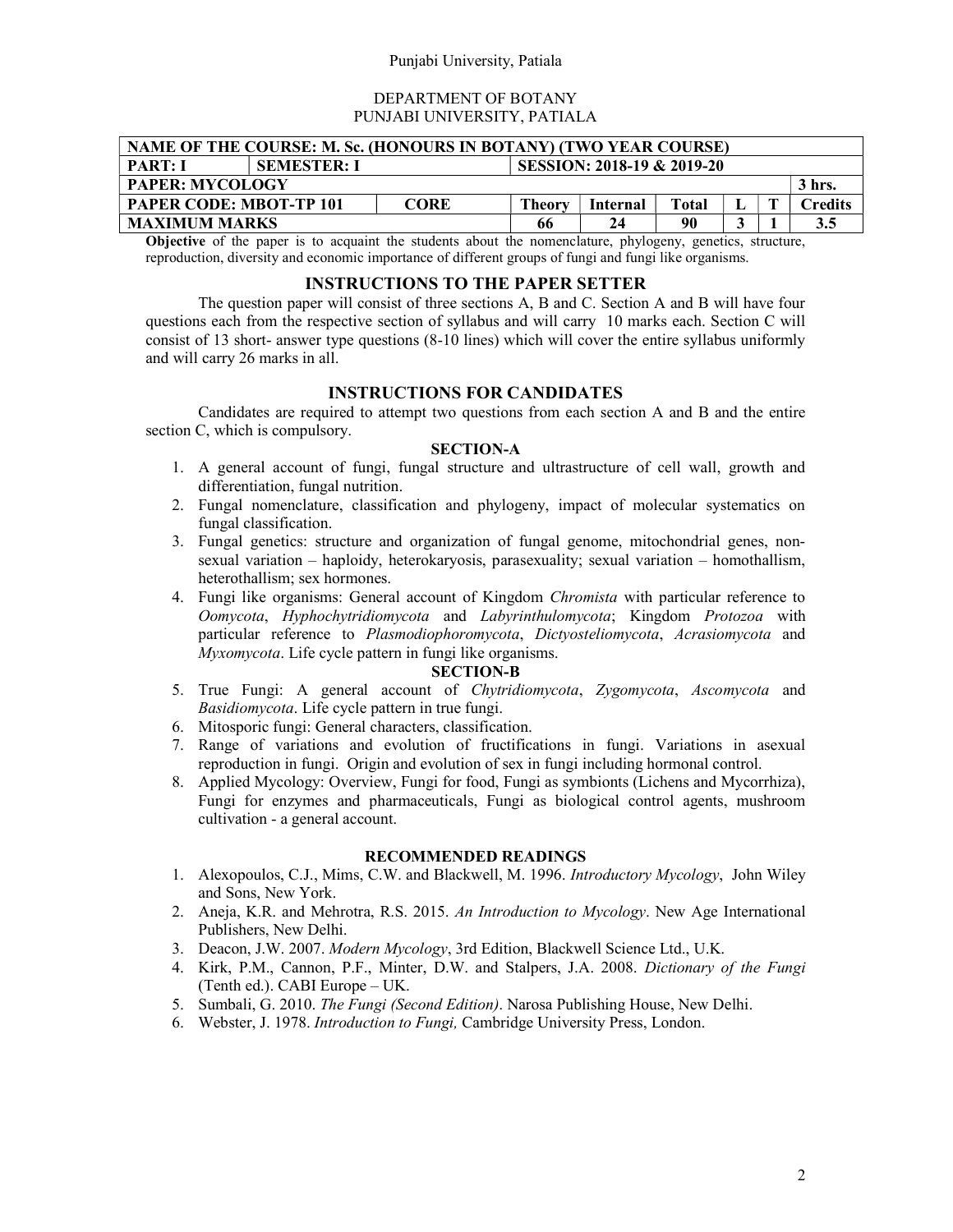| NAME OF THE COURSE: M. Sc. (HONOURS IN BOTANY) (TWO YEAR COURSE)                               |  |  |  |  |  |  |  |  |  |  |
|------------------------------------------------------------------------------------------------|--|--|--|--|--|--|--|--|--|--|
| SESSION: 2018-19 & 2019-20<br><b>PART: I</b><br><b>SEMESTER: I</b>                             |  |  |  |  |  |  |  |  |  |  |
| <b>PAPER: PHYCOLOGY</b><br>3 hrs.                                                              |  |  |  |  |  |  |  |  |  |  |
| <b>PAPER CODE: MBOT-TP 102</b><br><b>CORE</b><br><b>Theory</b><br>Total<br>Credits<br>Internal |  |  |  |  |  |  |  |  |  |  |
| <b>MAXIMUM MARKS</b><br>90<br>24<br>66<br>3.5                                                  |  |  |  |  |  |  |  |  |  |  |
|                                                                                                |  |  |  |  |  |  |  |  |  |  |

Objective of the paper is to acquaint the students about the classification range of thallus, structure and reproduction of different classes of algae including and cyanobaceria.

## INSTRUCTIONS TO THE PAPER SETTER

 The question paper will consist of three sections A, B and C. Section A and B will have four questions each from the respective section of syllabus and will carry 10 marks each. Section C will consist of 13 short- answer type questions (8-10 lines) which will cover the entire syllabus uniformly and will carry 26 marks in all.

## INSTRUCTIONS FOR CANDIDATES

 Candidates are required to attempt two questions from each section A and B and the entire section C, which is compulsory.

#### SECTION-A

- 1. Principles and systems of algal classification. Comparative account of algal pigments, food reserves, cell wall, flagellation, chloroplasts and eye spots; their phylogenetic and taxonomic importance. Economic importance of algae.
- 2. Cyanophyta: Cell Structure, thallus organization, heterocyst and akinete development and their role; chromatic adaptations and multiplication; paddy soil cyanophytes and their role.
- 3. Chlorophyta: Salient features, broad classification, range of thallus, methods of reproduction, life cycles and alternation of generation.
- 4. Xanthophyta and Bacillariophyta: salient features, broad classification, range of thallus structure, reproduction and life cycles.

### SECTION-B

- 5. Phaeophyta: Salient features, broad classification, range of thallus structure, reproduction and life cycles and alternation of generation.
- 6. Rhodophyta: Salient features, broad classification, range of thallus structure, reproduction, life history and alternation of generations; post-fertilization development.
- 7. A detailed account of salient features of Chrysophyta, Glaucophyta and Euglenophyta
- 8. A detailed account on salient features of Dinophyta, Cryptophyta, Prymnesiophyta and Apicomplexa.

- 1. Morris, I. 1986. An Introduction to the Algae. Cambridge University Press, UK
- 2. Van den Hoek, C., Mann, D.J. and John, M.H. (1995). Algae: An Introduction to Phycology. Cambridge University Press.
- 3. Round, F.E. 1986. The Biology of Algae. Cambridge University Press, Cambridge.
- 4. Robin, G.R and Whittick, A. (1987). Introduction to Phycology. Blackwell Scientific Publications, London
- 5. Kumar, H.D. 1998. Introductory Phycology, Affiliated East West Press Ltd., New Dehli.
- 6. Lee, R. (2008). Phycology, Cambridge University Press, UK.
- 7. Sarma, T.A. (2012) Handbook of Cyanobacteria. CRC press, Boca Raton, FL, USA
- 8. Sahoo, D. and Sechbach J. (2015) The Algae World. Springer, Netherland.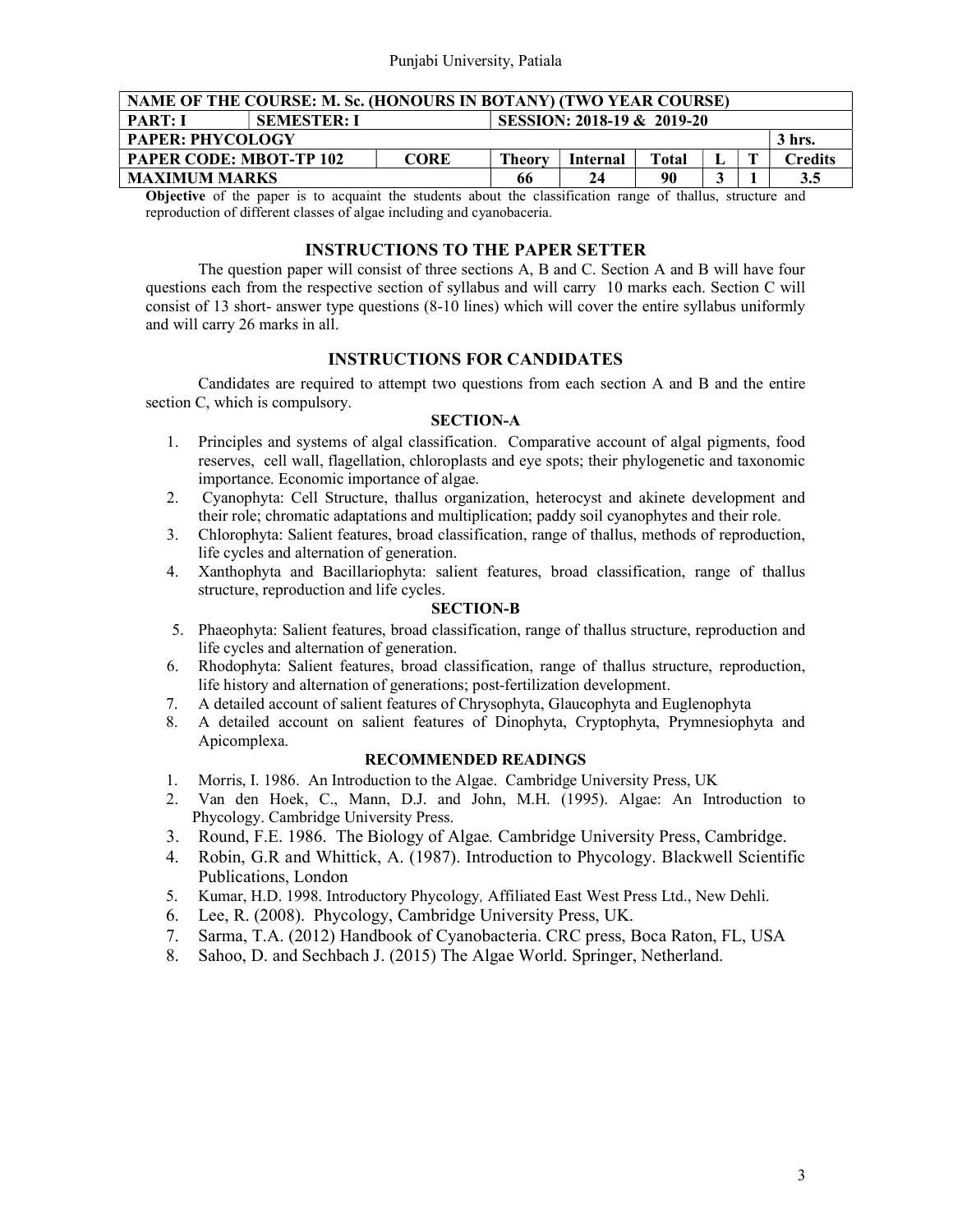| NAME OF THE COURSE: M. Sc. (HONOURS IN BOTANY) (TWO YEAR COURSE)                                        |  |             |        |          |       |  |  |         |  |  |
|---------------------------------------------------------------------------------------------------------|--|-------------|--------|----------|-------|--|--|---------|--|--|
| SESSION: 2018-19 & 2019-20<br><b>PART: I</b><br><b>SEMESTER: I</b>                                      |  |             |        |          |       |  |  |         |  |  |
| <b>PAPER: BRYOLOGY</b><br>3 hrs.                                                                        |  |             |        |          |       |  |  |         |  |  |
| <b>PAPER CODE: MBOT-TP 103</b>                                                                          |  | <b>CORE</b> | Theory | Internal | Total |  |  | Credits |  |  |
| <b>MAXIMUM MARKS</b><br>90<br>66<br>24                                                                  |  |             |        |          |       |  |  | 3.5     |  |  |
| Okiaative of the women is to give busydedge the students chout the suicing classification, avalution of |  |             |        |          |       |  |  |         |  |  |

Objective of the paper is to give knowledge the students about the origin, classification, evolution of gametophyte and sporophyte of liverworts, hornworts and mosses.

## INSTRUCTIONS TO THE PAPER SETTER

 The question paper will consist of three sections A, B and C. Section A and B will have four questions each from the respective section of syllabus and will carry 10 marks each. Section C will consist of 13 short- answer type questions (8-10 lines) which will cover the entire syllabus uniformly and will carry 26 marks in all.

### INSTRUCTIONS FOR CANDIDATES

 Candidates are required to attempt two questions from each section A and B and the entire section C, which is compulsory.

### SECTION-A

- 1. Bryophytes: General characters, origin and classification; evolution of gametophytic and sporophytic generations; economic and ecological importance; brief account of fossil bryophytes.
- 2. Hepaticopsida: General characters, classification, detailed account of morphology, structure, reproduction and affinities of Calobryales, Jungermaniales and Metzeriales.
- 3. Hepaticopsida: detailed account of morphology, structure, reproduction and affinities of Sphaerocarpales, Monocleales and Marchantiales.
- 4. Anthocerotopsida: A general account of morphology, structure, life cycle pattern, spore morphology & germination and affinities of Anthocerotales.

#### SECTION-B

- 5. Bryopsida: General characters of Bryopsida, classification, account of morphology, structure, life cycle pattern and affinities of Andreaidae, Sphagnidae and Tetraphidae
- 6. Bryopsida: detailed account of morphology, structure, life cycle pattern and affinities of Polytrichidae and Buxbaumidae
- 7. Bryopsida: detailed account of morphology, structure, life cycle pattern and affinities of Bryidae and Archidiidae.
- 8. Comparative morphology and developmental anatomy of liverworts, hornworts and mosses.

- 1. Glime, J. M. and Saxena, D. 1991. Uses of Bryophytes, Today & Tomorrow's Printers & Publication, New Delhi.
- 2. Kashyap, S.R. 1972. Liverworts of the Western Himalayas and Punjab Plains, Vol I & II. Researcho Publications, New Dehli.
- 3. Puri, P. 1986. Bryophytes: Morphology, Growth and Differentiation, Atma Ram & Sons, Dehli.
- 4. Rashid, A. 1998. An Introduction to Bryophyta. Vikas Pub. House Pvt. Ltd., New Dehli.
- 5. Schofiled, W. D. 1985. Introduction to Bryology. MacMillan, New York.
- 6. Singh, S.K. 2006. Textbook of Bryophyta. Campus Books International, New Delhi.
- 7. Tiwari, S.D. and Pant, G. 1994. Bryophytes of Kumaun Himalaya. Bishen Singh Mahendra Pal Singh, Dehra Dun.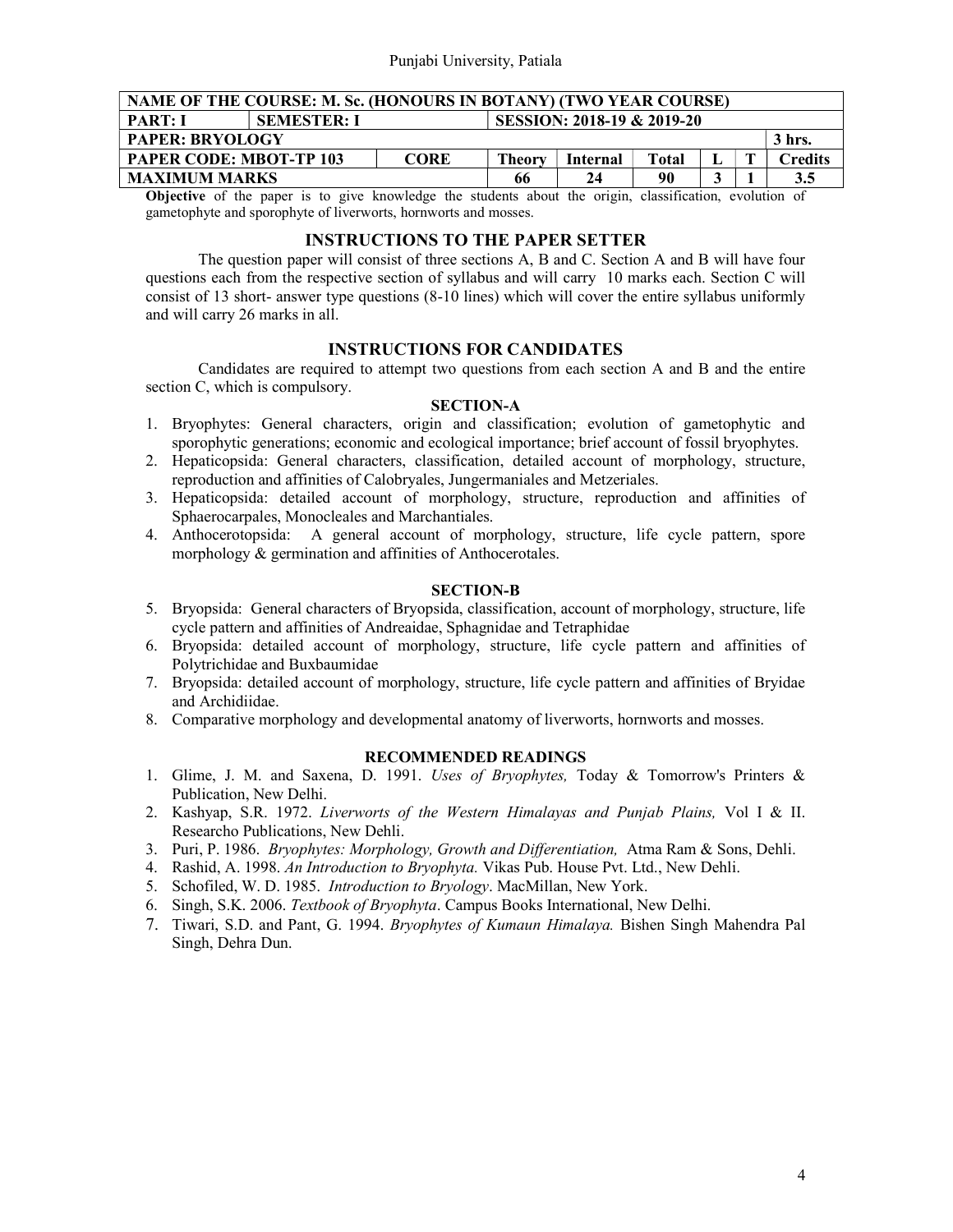| NAME OF THE COURSE: M. Sc. (HONOURS IN BOTANY) (TWO YEAR COURSE)   |                                                                                         |  |  |  |  |  |  |  |  |  |
|--------------------------------------------------------------------|-----------------------------------------------------------------------------------------|--|--|--|--|--|--|--|--|--|
| SESSION: 2018-19 & 2019-20<br><b>PART: I</b><br><b>SEMESTER: I</b> |                                                                                         |  |  |  |  |  |  |  |  |  |
| <b>PAPER: CELL BIOLOGY</b><br>3 hrs.                               |                                                                                         |  |  |  |  |  |  |  |  |  |
|                                                                    | <b>PAPER CODE: MBOT-TP 104</b><br><b>CORE</b><br>Theory<br>Total<br>Credits<br>Internal |  |  |  |  |  |  |  |  |  |
| <b>MAXIMUM MARKS</b><br>90<br>3.5<br>66<br>24<br>ີ                 |                                                                                         |  |  |  |  |  |  |  |  |  |

Objective of the paper is to give knowledge to the students about the ultra structure of prokaryotic and eukaryotic cell, cell organelles and cytoskeleton. The students will also learn about the structure of nucleic acids, chromosome organisation and macro molecules.

#### INSTRUCTIONS TO THE PAPER SETTER

 The question paper will consist of three sections A, B and C. Section A and B will have four questions each from the respective section of syllabus and will carry 10 marks each. Section C will consist of 13 short- answer type questions (8-10 lines) which will cover the entire syllabus uniformly and will carry 26 marks in all.

### INSTRUCTIONS FOR CANDIDATES

 Candidates are required to attempt two questions from each section A and B and the entire section C, which is compulsory.

### SECTION-A

- 1. Structural organisation of Cell: Prokaryotic and Eukaryotic cell structure, Plant and animal cell structure; Ultrastructure and function of cell organelles: Endoplasmic reticulum, golgi apparatus, lysosomes, vacuoles, ribosomes, peroxisomes.
- 2. Structural organisation and function of Cell wall, Plasma membrane, Plasmodesmata. Extracellular matrix and cell junctions.
- 3. Ultrastructure, functions, biogenesis and semiautonomous nature of mitochondria and chloroplasts.
- 4. Structural organisation and functions of nuclear envelop, nuclear pore, nucleolus and chromosomes.

## SECTION-B

- 5. Genetic material: Types of DNA and RNA, C- value paradox, cot curve and its significance. Organisation of genetic material in Eukaryote and prokaryotes; nucleosome assembly, supercoiling. Heterochromatin and euchromatin.
- 6. Maromolecules: Classification, structure and function of proteins, carbohydrates (Polysaccharides, mucopolysaccharides, mucoproteins and glycoproteins) and lipids.
- 7. Cytoskeleton: Structure and organisation of filaments, microtubules and intermediate filaments, and their role in cell mobility and cell division.
- 8. Mechanism of cell cycle control: Cyclins, CDKs, MPF and genes involved in cell cycle control.

- 1. Alberts, B., Johnson, A., Lewis, J., Raff, M., Roberts, K. and Walter, P. 2008. Molecular Biology of the Cell, 5<sup>th</sup> Edition. Garland Science Taylor & Francis Group, USA.
- 2. Cooper G.M. and Hausman, R.E. 2007. The Cell A Molecular Approach, 4<sup>th</sup> Edition. Sinauer Associates, MA, USA.
- 3. De Robertis, E.D.P. and De Robertis, E.M.F. 2006. Cell and Molecular Biology.  $8<sup>th</sup>$  edition. Lippincott Williams and Wilkins, Philadelphia.
- 4. Hardin, J., Bertoni, G. and Kleinsmith, L.J. 2012. Becker's World of the Cell, 8<sup>th</sup> Edition. Benjamin Cummings, NY, USA.
- 5. Karp, G. 2014.Cell and Molecular Biology: Concepts and Experiments,8th Edition. John Wiley & Sons Inc. USA.
- 6. Klug, W.S., Cummings, M.R. Spenser, C.A. and Palladino, M.A. 2012. Concepts of Genetics, 10<sup>th</sup> Edition. Pearson Education Inc. USA.
- 7. Lodish, H., Berk, A. Kaiser, C.A., Bretscher, A. Ploegh, H. Amon, A. and Martin, K.C. 2016. Molecular Cell Biology,  $8<sup>th</sup>$  Edition. W. H. Freeman and company, New York, USA.
- 8. Nelson, D.L. and Cox, M.M. 2015. Lehninger's Principles of Biochemistry, 4<sup>th</sup> Edition.
- 9. Watson, J.D., Baker, T.A., Bell, S.P., Gann, A. Levine, M. and Losick, R. 2014. Molecular Biology of the Gene, 7<sup>th</sup> Edition. Pearson Education Inc. USA.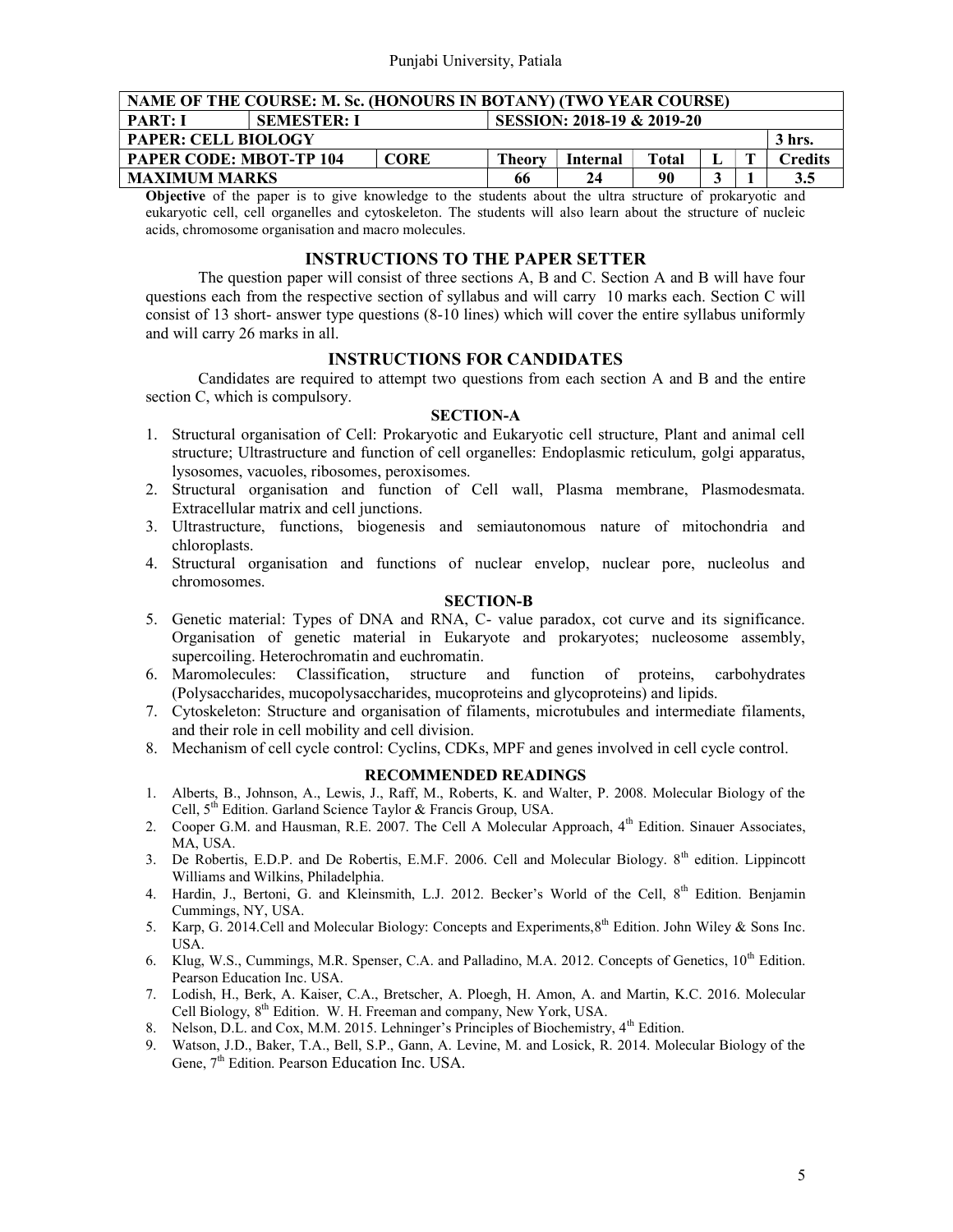| NAME OF THE COURSE: M. Sc. (HONOURS IN BOTANY) (TWO YEAR COURSE)   |                                                                                              |  |  |  |  |  |  |  |  |  |
|--------------------------------------------------------------------|----------------------------------------------------------------------------------------------|--|--|--|--|--|--|--|--|--|
| SESSION: 2018-19 & 2019-20<br><b>PART: I</b><br><b>SEMESTER: I</b> |                                                                                              |  |  |  |  |  |  |  |  |  |
| <b>PAPER: MICROBIOLOGY</b><br>3 hrs.                               |                                                                                              |  |  |  |  |  |  |  |  |  |
|                                                                    | <b>PAPER CODE: MBOT-TP 105</b><br><b>ELECTIVE</b><br>redits."<br>Theorv<br>Total<br>Internal |  |  |  |  |  |  |  |  |  |
| <b>MAXIMUM MARKS</b><br>90<br>3.5<br>24<br>66                      |                                                                                              |  |  |  |  |  |  |  |  |  |

Objective of the paper is to acquaint the students about the history of microbiology; characteristics of different microbial groups; structure and nutritional types of microbes; culture techniques, reproduction and economic importance of microbes.

#### INSTRUCTIONS TO THE PAPER SETTER

 The question paper will consist of three sections A, B and C. Section A and B will have four questions each from the respective section of syllabus and will carry 10 marks each. Section C will consist of 13 short- answer type questions (8-10 lines) which will cover the entire syllabus uniformly and will carry 26 marks in all.

### INSTRUCTIONS FOR CANDIDATES

 Candidates are required to attempt two questions from each section A and B and the entire section C, which is compulsory.

#### SECTION-A

- 1. Introduction: Historical development and relevance of microbiology to Life sciences. Microbial groups: Prokaryotes (bacteria, archaebacteria, cyanobacteria, mycoplasma, actinomycetes), eukaryotes (molds, slime molds, yeast, algae, fungi, protozoa) and viruses (bacterial, plant and animal); a general account of characteristics, structure and functions.
- 2. Nutrition of Microbes: Requirements for carbon, nitrogen, sulfur, growth factors, etc. role of oxygen in nutrition, nutritional categories among micro-organisms.
- 3. Techniques of microorganisms, isolation and purification: Pure culture techniques, preparation of culture media, types of media; sterilization techniques; methods for culturing anaerobes; cultural characteristics, maintenance and preservation of cultures.
- 4. Growth of Microorganisms: Definition, mathematical expression, growth curve(s) and measurement of growth; factors affecting growth; synchronous and continuous culture.

#### SECTION-B

- 5. Microbial Reproduction: Asexual and sexual. A detail account on bacterial conjugation, transformation and transduction.
- 6. Role of microorganisms in geochemical cycles: Microorganisms as agent of geochemical change; cycles of matter and microbial interactions.
- 7. Biological nitrogen fixation: Microbiology of symbiotic and non-symbiotic nitrogen fixation; root nodule formation and its functions; nitrogen fixation by cyanobacteria, structure and functions of heterocyst.
- 8. Role of Microbes in pharmaceutical, dairy and food industry. Role of microorganisms in biofuel production and bioremediation. A brief account on common microbial human diseases.

- 1. Pelczar, M.J., Chan, E.C.S. and Krieg, N.R. (1993). Microbiology. Tata McGraw-Hill Education, India.
- 2. Atlas, R.M. (1997). Principles of Microbiology WC Brown Publishers, USA.
- 3. Stanier, R.Y., Ingraham, J.L., Wheelis, M.L. and Painter, P.R (2005). General Microbiology. Mac Millan, Hong Kong.
- 4. Tortora, G.J. (2008). Microbiology: An Introduction. Pearson Education, India (2008).
- 5. Black, J.G. (2008). Microbiology: Principles and Explorations. John Wiley & Sons, USA.
- 6. Goldman, E. and Green, H.L. (2009). Practical Handbook of Microbiology. CRC Press, USA.
- 7. Madigan, M.T., Martingo, J.M., Stahl, D.A. and Clark, D.P. (2011). Brock Biology of Microorganisms by Pearson Education Limited, USA.
- 8. Nester, E.W. Anderson, D., Roberts, Jr. and Evans, C. (2011). Microbiology: A Human Perspective. Mc Graw-Hill Education, India.
- 9. Pommerville, J.C (2012). Alcamo's Fundamentals of Microbiology. Jones & Bartlett Learning, USA.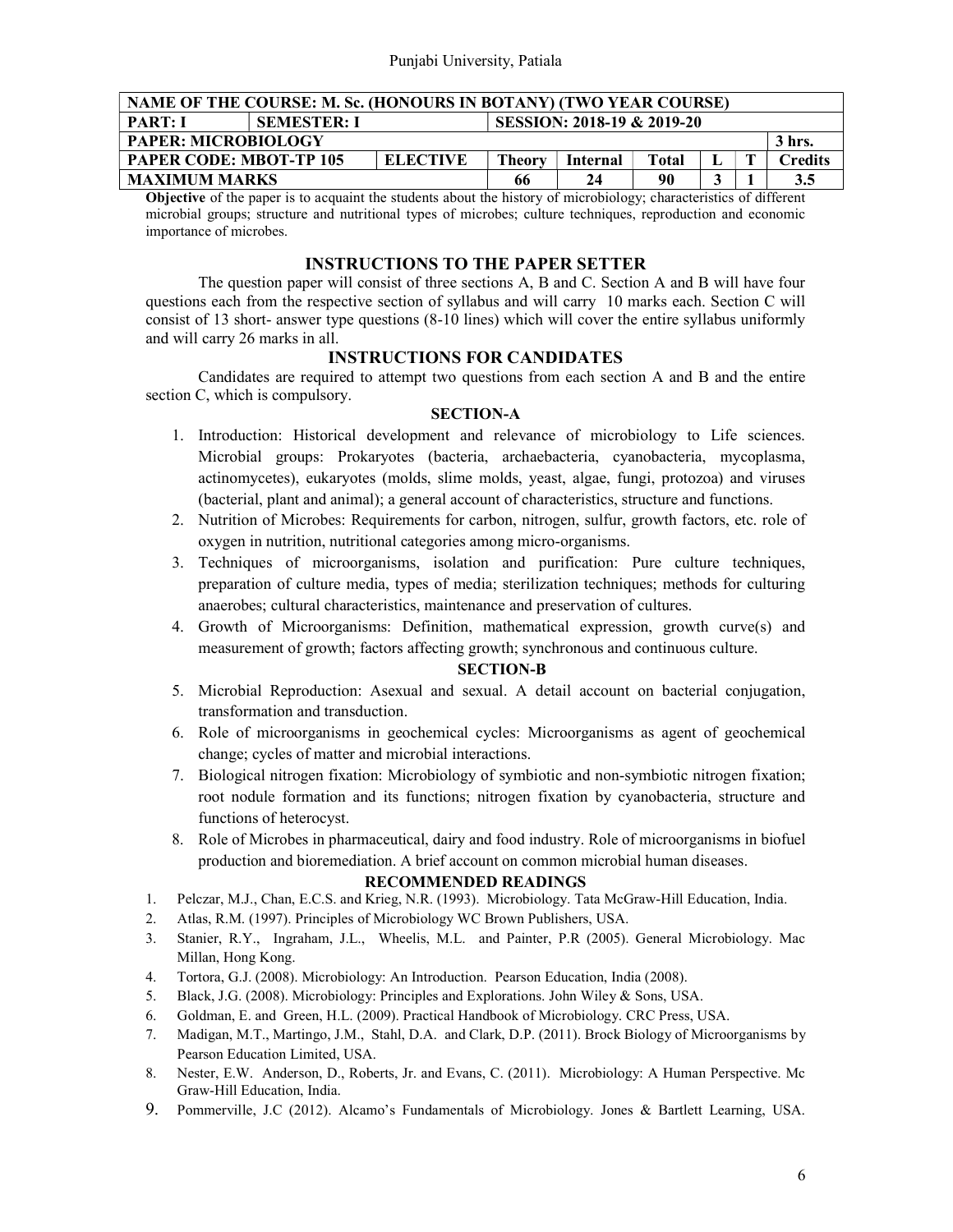| NAME OF THE COURSE: M. Sc. (HONOURS IN BOTANY) (TWO YEAR COURSE)                            |  |  |  |  |  |  |  |     |  |  |
|---------------------------------------------------------------------------------------------|--|--|--|--|--|--|--|-----|--|--|
| SESSION: 2018-19 & 2019-20<br><b>PART: I</b><br><b>SEMESTER: I</b>                          |  |  |  |  |  |  |  |     |  |  |
| PAPER: BIOSTATISTICS AND COMPUTATIONAL SKILLS<br>3 hrs.                                     |  |  |  |  |  |  |  |     |  |  |
| <b>PAPER CODE: MBOT-TP 106</b><br><b>ELECTIVE</b><br>Total<br>Credits<br>Theory<br>Internal |  |  |  |  |  |  |  |     |  |  |
| <b>MAXIMUM MARKS</b><br>90<br>66                                                            |  |  |  |  |  |  |  | 3.5 |  |  |

Objective of the paper is to acquaint the students about the various techniques related to statistical methods, analysis of variance and role of computer application in biological sciences.

### INSTRUCTIONS TO THE PAPER SETTER

 The question paper will consist of three sections A, B and C. Section A and B will have four questions each from the respective section of syllabus and will carry 10 marks each. Section C will consist of 13 short- answer type questions (8-10 lines) which will cover the entire syllabus uniformly and will carry 26 marks in all.

### INSTRUCTIONS FOR CANDIDATES

 Candidates are required to attempt two questions from each section A and B and the entire section C, which is compulsory.

## SECTION-A

- 1. Statistical Methods: Collection of Data, distribution and graphical representation, measurement of central tendency, Arithmatic mean, Median, Mode and their empirical relationship.
- 2. Measures of dispersion, mean deviation, standard deviation, variance and coefficient of variation, correlation and regression
- 3. Sample statistics and parameters, population and null hypothesis, level of significance,  $X^2$ test, t-test
- 4. Analysis of variance- ANOVA, one-way, Two way ANOVA

#### SECTION-B

- 5. General ideas on computers, computer application in Biological Sciences.
- 6. Computer Basic: Introduction, Input and output devices, computer memory, hardware and software of computer, MS- window.
- 7. MS words, Excel, Power Point.
- 8. Internet and web browser, mail, and file transfer, Microsoft Office. Bioinformatics-Application and Prospects.

- 1) Chainy, G.B.N., Mishra, G. and Mohanty, P.K. 2008. Biostatics Theory and Applications, Kalyani Publishers, Ludhiana.
- 2) Rastogi, V.B. 2011. Fundamentals of Biostatics, Ane Books Pvt. Ltd., New Delhi.
- 3) Gupta, S.C. and Kapoor, V.K. Fundamentals of Applied Statistics, Sultan Chand and Sons, New Delhi.
- 4) Singh, Sukhminder and Singh, T.P., Bansal, M.L. and Kumar, Rakesh, 1998 Statistical Methods the Research Workless, Kalyani Publishers, .
- 5) Gurumani, N. 2008. An Introduction to Biostatistics, M.J.P. Publishers, Chennai,
- 6) Panse V. G. & Sukhatme, P.V. 1995. Statistical Methods for Agricultural Workers, ICAR, New Delhi.,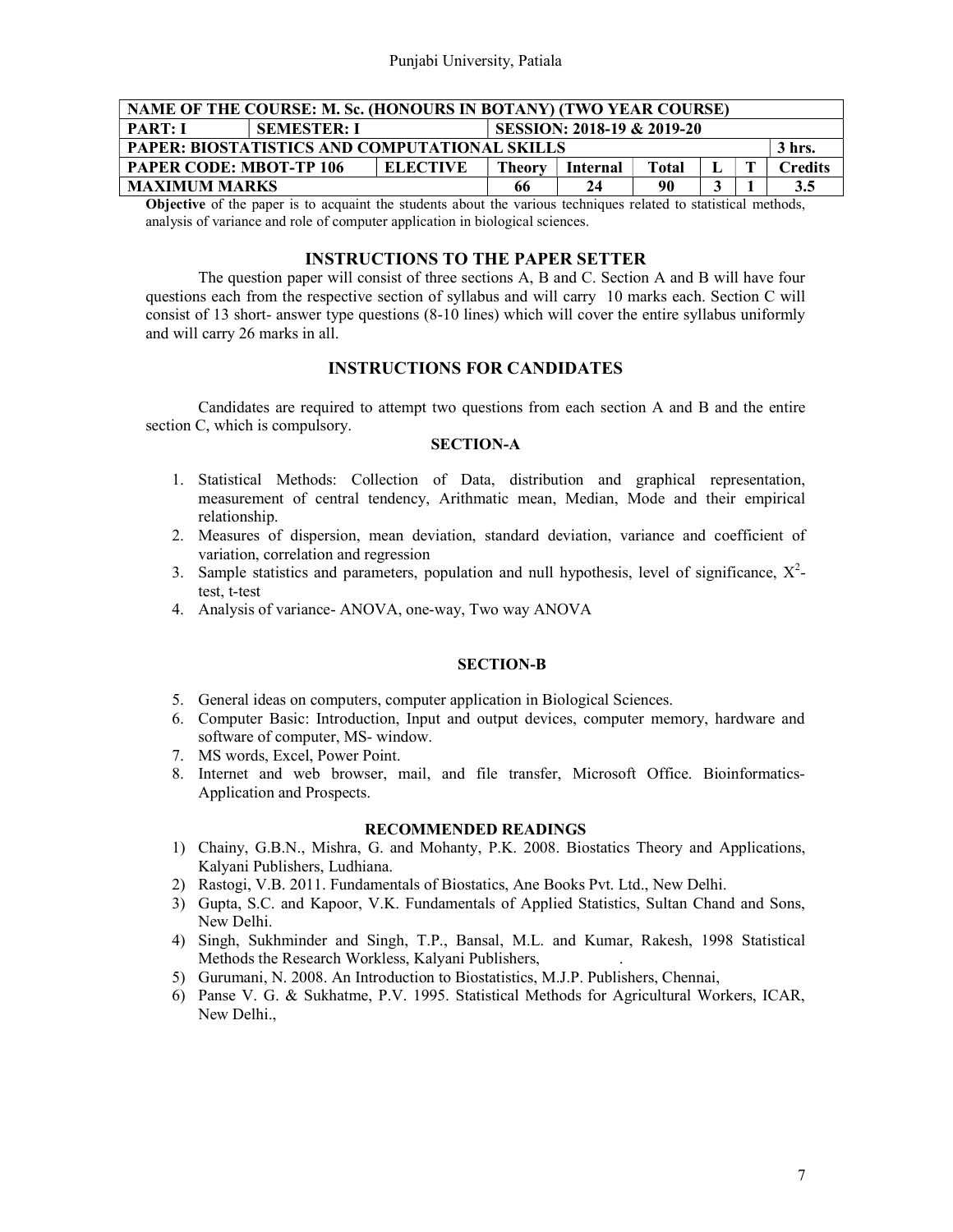| NAME OF THE COURSE: M. Sc. (HONOURS IN BOTANY) (TWO YEAR COURSE)                          |                                                             |  |  |  |  |  |  |  |  |
|-------------------------------------------------------------------------------------------|-------------------------------------------------------------|--|--|--|--|--|--|--|--|
| SESSION: 2018-19 & 2019-20<br><b>PART: I</b><br><b>SEMESTER: I</b>                        |                                                             |  |  |  |  |  |  |  |  |
|                                                                                           | <b>PRACTICAL PAPER: PERTAINING TO MBOT-TP 101 &amp; 102</b> |  |  |  |  |  |  |  |  |
| <b>PAPER CODE: MBOT-PP 101</b><br><b>MAXIMUM MARKS: 70</b><br><b>CREDITS: 3.0</b><br>CORE |                                                             |  |  |  |  |  |  |  |  |

## **MYCOLOGY**

- 1. To study morphology of following Myxomycetous fungi: Trichia, Hemitrichia, Stemonitis.
- 2. To study comparative morphology of sporangiophores of following Oomycetous fungi: Peronospora, Bremia and Sclerospora.
- 3. To study comparative morphology of Ascocarps with particular refence to Cleistothecia (Erysiphe, Phyllactinia, Uncinula), Perithecia (Phyllachora, Xylaria) and Apothecia (Pyronema, Peziza) Halvella and Morchella.
- 4. To study symptoms and histopathological details of following: Albugo candida, Synchytricum endobioticum, Protomyces microspors, Physoderma maydis, Erysiphe graminis, Urocystis tritici, Puccinia griminis tritici, P. recondita, P. striformis, Alternaria solani, Cercospora arachidicola and Colletotrichum capsici.
- 5. To study symptoms and spore morphology of Ustilago, Urocystis, Sphaelotheca and Toliposporium.
- 6. To study range of variation in fructification of following basidiomycetous fungi: Corticium, Thelephora, Clavaria, Ramaria, Trametes, Ganoderma, Agaricus, Boletus, Russula and Lactarius.
- 7. To study different sopre stages in life cycle of Puccinia on primary and secondary host.
- 8. Study of crustose, foliose and fruiticose lichens.

# PHYCOLOGY

Study of Morphological and reproductive parts of following Algal genera:

- 1. Cyanophyta: Anabaena, Synechocystis, Microcystis, Oscillatoria, Scytanema and Westiellopsis.
- 2. Chlorophyta: Acetabularia, Chlorella, Cladophora, Chara, Caulerpa, Codium, Hydrodictyon, Halimeda, Oedogonium, Pithophora, Spirogyra, Volvox, Udotea, Ulothrix, Ulva, Zygnema.
- 3. Xanthophyta: Vaucheria
- 4. Bacillariophyta: Identification of common fresh water diatoms.
- 5. Phaeophyta: Dictyota, Ectocarpus, fucus, Padina and Zonaria.
- 6. Rhodophyta: Batrachosepermum, Gelidium, Gracillaria and Polysiphonia
- 7. Euglena (Euglenophyta), Gymnodinium (Dinophyta),Chryptomonas (Cryptophyta), Dinobryon (Chrysophyta), Prymnesium (Prymnesiophyta), Cyanophora (Glaucophyta)
- 8. Permanent slide preparation: Chara, Dictyota, Ulva, Padina, Zonaria and Saragassum.

Note: The students are required to collect and submit 10 algal and 10 fungal specimens.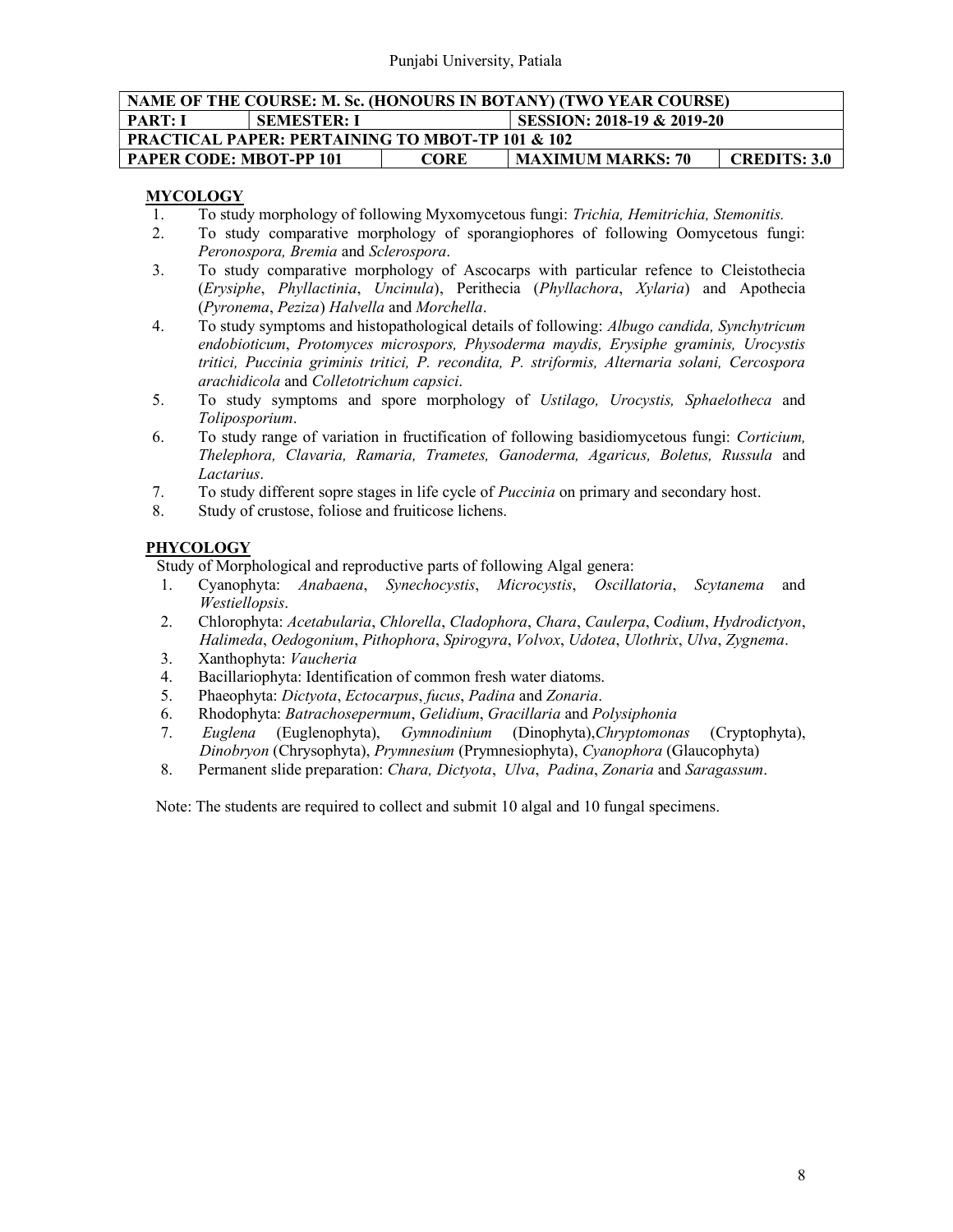# NAME OF THE COURSE: M. Sc. (HONOURS IN BOTANY) (TWO YEAR COURSE) PART: I SEMESTER: I SESSION: 2018-19 & 2019-20 PRACTICAL PAPER: PERTAINING TO MBOT-TP 103, 104 & 105/106 PAPER CODE: MBOT-PP 102 CORE & ELECTIVE MAXIMUM MARKS: 105 CREDITS: 4.5

# BRYOLOGY

Study of morphological, anatomical and reproductive parts of following Bryophyte genera

- 1. Liverworts: Marchantia, Reboulia, Conocephalum, Cryptometrium, Dumortiera, Athalamia, Plagiochasma, Targionia, Pellia and Fimbriaria.
- 2. Hornworts: Anthoceros.
- 3. Mosses: Funaria, Pogonatum, Polytrichum and Bryum.
- 4. Museum Jar speciman study: Palavicinia, Riccia, Ricciocarpus, Lunularia Sphagnum and Rhodobryum.

# CELL BIOLOGY

- 1. To measure the size of given pollen grains/ spores/ cells with the help of ocular micrometer.
- 2. To compare the stomatal index of surface of the leaf (Dicot, Monocot).
- 3. To isolate chloroplasts from Spinach leaves.
- 4. Experiments for qualitative identification of carbohydrates: Molisch's test for carbohydrates, Iodine test for starch, Barford's test or monosaccharides, Seliwanoff's test for ketoses, Fehling's test for reducing sugars and Bial's test for pentoses.
- 5. Quantitative determination of carbohydrate from plant material.
- 6. To draw and interpret Cot curves from the data.
- 7. Experiment to determine the quantity of proteins in the given plant sample.

## MICROBIOLOGY

- 1. Preparation of culture media for culturing bacteria, blue-green algae and fungi.
- 2. Isolation of microorganisms from soil, air and water by plating technique.
- 3. Isolation of microorganisms by enrichment technique.
- 4. Enumeration of microorganisms from soil by plate count method.
- 5. Counting of cells in the culture using haemocytometer.
- 6. Study of Bacteria from curd and root nodules including Gram staining.
- 7. Study of growth of microorganism and determination of generation time and growth rate constant.

# BIOSTATISTICS AND COMPUTATIONAL SKILLS

- 1. To study the different aspects related to collection of data.
- 2. To study the objectives and types of classification of data.
- 3. To study the aspects related to frequency distribution.
- 4. To study the different aspects of tabulation of data.
- 5. Diagrammatic and graphic presentation of data/
- 6. Correlation analysis.
- 7. Regression analysis.
- 8. To study the basic components of computers.<br>9. Basic aspects related to MS-Word.
- Basic aspects related to MS-Word.
- 10. Basic aspects related to MS-Excel.
- 11. Basic aspects related to MS-Power Point Presentation.
- 12. Use of MS-Excel for computation of data.
- 13. Practical aspects to calculating central tendency.
- 14. Basic principles of statistical designing an experiment.
- 15. Calculation of one way Analysis of variance.
- 16. Calculation of two way Analysis of variance.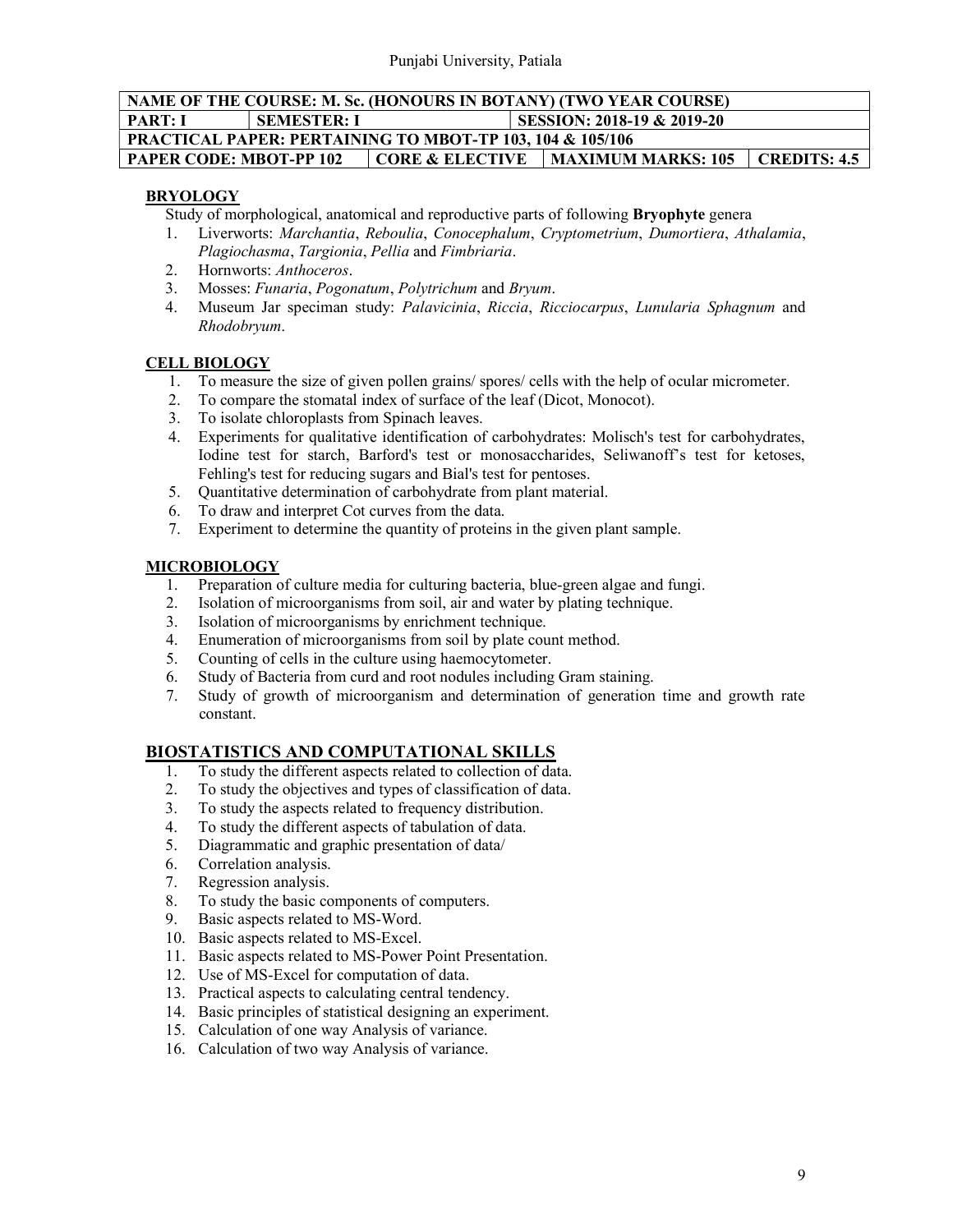## Punjabi University, Patiala DEPARTMENT OF BOTANY PUNJABI UNIVERSITY, PATIALA

| NAME OF THE COURSE: M. Sc. (HONOURS IN BOTANY) (TWO YEAR COURSE)    |                                                                                                |    |    |    |  |  |    |  |  |  |  |
|---------------------------------------------------------------------|------------------------------------------------------------------------------------------------|----|----|----|--|--|----|--|--|--|--|
| SESSION: 2018-19 & 2019-20<br><b>SEMESTER: II</b><br><b>PART: I</b> |                                                                                                |    |    |    |  |  |    |  |  |  |  |
|                                                                     | <b>PAPER: PTERIDOLOGY</b><br>3 hrs.                                                            |    |    |    |  |  |    |  |  |  |  |
|                                                                     | <b>PAPER CODE: MBOT-TP 201</b><br><b>CORE</b><br>Total<br>Theory<br><b>Credits</b><br>Internal |    |    |    |  |  |    |  |  |  |  |
| <b>MAXIMUM MARKS</b>                                                |                                                                                                | 66 | 24 | 90 |  |  | 35 |  |  |  |  |

Objective of the paper is to give knowledge to the students about the fossil pteridophytes, structure, reproduction and comparative account of different groups of fern and fern allies. The student will also learn about origin and evolution of vasculature and seed habit.

### INSTRUCTIONS TO THE PAPER SETTER

 The question paper will consist of three sections A, B and C. Section A and B will have four questions each from the respective section of syllabus and will carry 10 marks each. Section C will consist of 13 short- answer type questions (8-10 lines) which will cover the entire syllabus uniformly and will carry 26 marks in all.

### INSTRUCTIONS FOR CANDIDATES

 Candidates are required to attempt two questions from each section A and B and the entire section C, which is compulsory.

### SECTION-A

- 1. Pteridophytes: General characters, classification of ferns and fern allies, distribution of Pteridophytes in India and economic importance of Pteridophytes.
- 2. Geological time scale and fossil formation, types of fossils, Apogamy and Apospory in ferns.
- 3. Evolution of stele, Telome theory.
- 4. Heterospory and seed habit.

#### SECTION-B

- 5. Psilotopsida: A concise and comparative account of the above groups with particular reference to morphology, fructification, gametophytes, evolutionary tendencies and interrelationships.
- 6. Lycopsida: A comparative account of morphology, spore producing organs, gametophytes, evolutionary tendencies and interrelationships.
- 7. Sphenopsida: A comparative account of morphology, spore producing organs, gametophytes, evolutionary tendencies and interrelationships.
- 8. Pteropsida: A study of plant organization, anatomy, spore producing organs, gametophytic generations and interrelationships. Evolution of sorus and sporangium in eusporangiate and leptosporangiate ferns.

- 1. Bhatanagar, S. P. and Moitra, A. 1996. Gymnosperms, New Age International Pvt. Ltd., New Dehli.
- 2. Chamberlain, C. J. 1934. Gymnosperms : Structure and Evolution. Doves (Reprinted New York).
- 3. Kubitzki, K. (Ed.) 1990. The Families & Genera of Vascular Plants, Vol I Pteridophytes and Gymnosperms, Springer-Verlag, Berlin, New York.
- 4. Pandey, S. N., Mirza, S. P. & Trivedi, P. S. 1997. A Text Book of Botany Vol II, Vikas Pub. House Pvt.Ltd., New Dehli.
- 5. Pant, D. D. 1973. Cycas and the Cycadales, Central Book Depot, Allahabad.
- 6. Parihar, N. S. 1996. Biology and Morphology of Pteridophytes, Central Book Depot, Allahabad.
- 7. Raizda, M. B. & Salmi, K.C. 1958. Indian Forest Records, Vol 5 No.2 Living Indian Gymnosperms, F. R. I. Pub. Dehra Dun.
- 8. Rashid A. 1999. An Introduction to Pteridophyta, Vikas Publication House Pvt. Ltd., New Dehli.
- 9. Sahni, K.C. 1990. Gymnosperms of India and Adjacent Countries, BSMPS, Dehra Dun.
- 10. Sharma, O. P. 2001. Gymnosperms, Pragati Prakashan, Meerut.
- 11. Sporne, K.R. 1965. The Morphology of Gymnosperms. MIS Hutchinson & Co. Ltd., London.
- 12. Sporne, K.R. 1991. The Morphology of Pteridophytes, M/s Publishing Pvt. Ltd., Bombay.
- 13. Stewart, W. N. 1983. Paleobotany and the Evolution of Plants, Cambridge Univ. Press, London.
- 14. Stewart, W. N. & Rathwell, G. W. 1993. Paleobotany and the Evolution of Plants, Cambridge University Press.
- 15. Vasishta, P. C. 2003. Gymnosperms. S.Chand & Co. Ltd., New Dehli.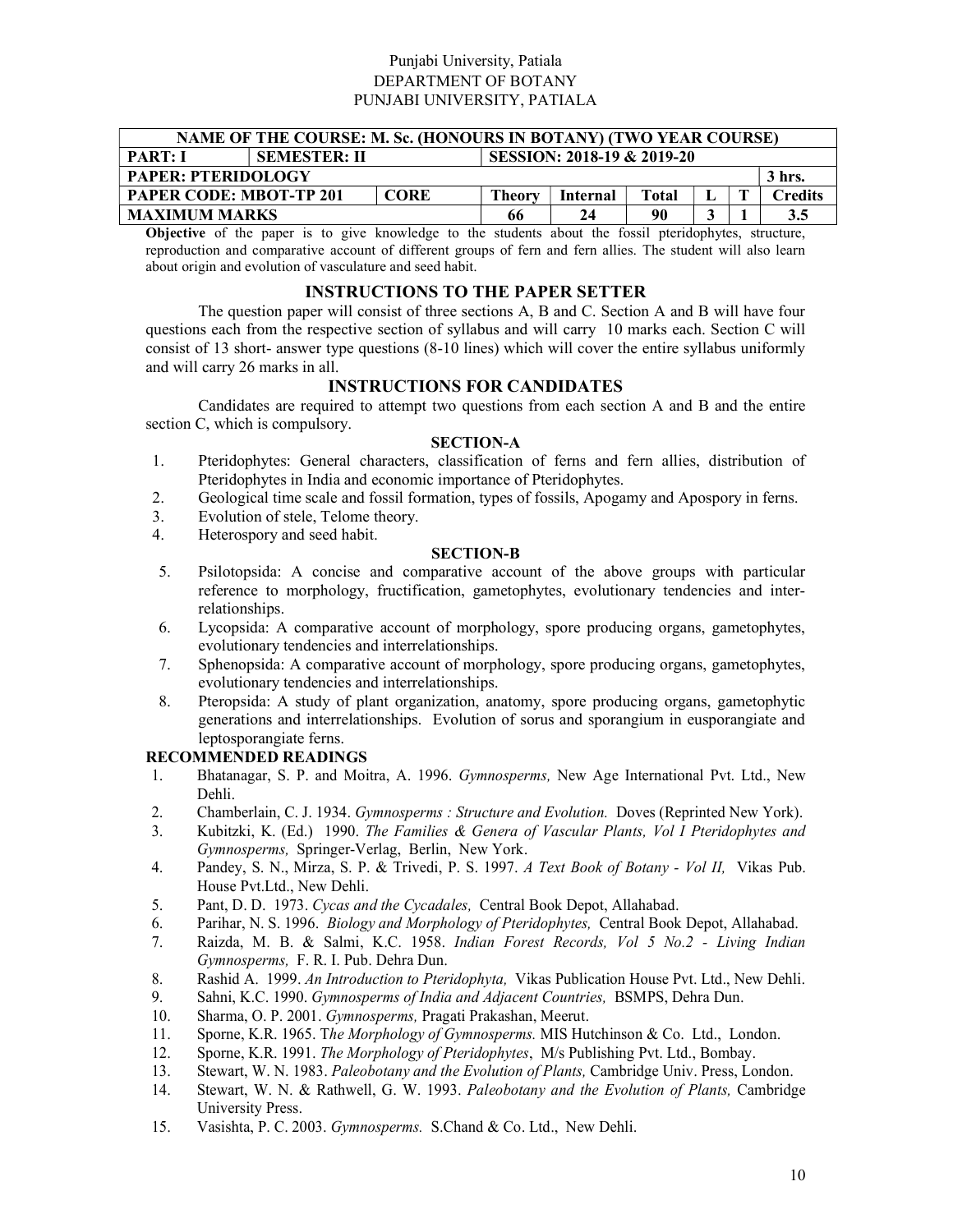| NAME OF THE COURSE: M. Sc. (HONOURS IN BOTANY) (TWO YEAR COURSE)                                                                                                                                                                                                                                                                                                                                                                                                              |  |             |        |          |       |  |  |         |  |
|-------------------------------------------------------------------------------------------------------------------------------------------------------------------------------------------------------------------------------------------------------------------------------------------------------------------------------------------------------------------------------------------------------------------------------------------------------------------------------|--|-------------|--------|----------|-------|--|--|---------|--|
| SESSION: 2018-19 & 2019-20<br><b>PART: I</b><br><b>SEMESTER: II</b>                                                                                                                                                                                                                                                                                                                                                                                                           |  |             |        |          |       |  |  |         |  |
| <b>PAPER: GYMNOSPERMS</b><br>3 hrs.                                                                                                                                                                                                                                                                                                                                                                                                                                           |  |             |        |          |       |  |  |         |  |
| <b>PAPER CODE: MBOT-TP 202</b>                                                                                                                                                                                                                                                                                                                                                                                                                                                |  | <b>CORE</b> | Theory | Internal | Total |  |  | Credits |  |
| <b>MAXIMUM MARKS</b><br>90<br>3.5<br>66<br>24                                                                                                                                                                                                                                                                                                                                                                                                                                 |  |             |        |          |       |  |  |         |  |
| $\overline{O(1 + \epsilon)}$ $\overline{O(1 + \epsilon)}$ $\overline{O(1 + \epsilon)}$ $\overline{O(1 + \epsilon)}$ $\overline{O(1 + \epsilon)}$ $\overline{O(1 + \epsilon)}$ $\overline{O(1 + \epsilon)}$ $\overline{O(1 + \epsilon)}$ $\overline{O(1 + \epsilon)}$ $\overline{O(1 + \epsilon)}$ $\overline{O(1 + \epsilon)}$ $\overline{O(1 + \epsilon)}$ $\overline{O(1 + \epsilon)}$ $\overline{O(1 + \epsilon)}$ $\overline{O(1 + \epsilon)}$ $\overline{O(1 + \epsilon$ |  |             |        |          |       |  |  |         |  |

Objective of the paper is to give knowledge to the students about the fossil gymnosperms, origin and evolution of gymnosperms, structure and reproduction of different groups of gymnosperms.

### INSTRUCTIONS TO THE PAPER SETTER

 The question paper will consist of three sections A, B and C. Section A and B will have four questions each from the respective section of syllabus and will carry 10 marks each. Section C will consist of 13 short- answer type questions (8-10 lines) which will cover the entire syllabus uniformly and will carry 26 marks in all.

## INSTRUCTIONS FOR CANDIDATES

 Candidates are required to attempt two questions from each section A and B and the entire section C, which is compulsory.

### SECTION-A

- 1. Gymnosperms: Characteristic features, origin and evolution, classification, economic importance and distribution of gymnosperms in India.
- 2. Variation and evolution of cone in Gymnosperms, structure and evolution of gametophyte and seed in Gymnosperms, polyembryony in Gymnosperms.
- 3. General characters and evolutionary significance of Progymnosperms, Pteridosperms, Cycadeoideales and Cordaitales.
- 4. A generalized account of structure and reproduction in Cycadales, Ginkgoales, Pentoxylales, Coniferales, Ephedrales, Welwitschiales and Gnetales.

#### SECTION-B

- 5. Cycadales and Ginkgoales: Comparative account of morphology, anatomy and reproduction.
- 6. Coniferales: Comparative account of morphology, anatomy and reproduction.
- 7. Taxales: Comparative account of morphology, anatomy and reproduction
- 8. Ephedrales, Welwitschiales and Gnetales: Comparative account of morphology, anatomy and reproduction

- 1. Bhatanagar, S. P. and Moitra, A. 1996. Gymnosperms, New Age International Pvt. Ltd., New Dehli.
- 2. Chamberlain, C. J. 1934. Gymnosperms: Structure and Evolution. Doves (Reprinted New York).
- 3. Kubitzki, K. (Ed.) 1990. The Families & Genera of Vascular Plants, Vol I Pteridophytes and Gymnosperms, Springer-Verlag, Berlin, New York.
- 4. Pandey, S. N., Mirza, S. P. & Trivedi, P. S. 1997. A Text Book of Botany Vol II, Vikas Pub. House Pvt.Ltd., New Dehli.
- 5. Pant, D. D. 1973. Cycas and the Cycadales, Central Book Depot, Allahabad.
- 6. Parihar, N. S. 1996. Biology and Morphology of Pteridophytes, Central Book Depot, Allahabad.
- 7. Raizda, M. B. & Salmi, K.C. 1958. Indian Forest Records, Vol 5 No.2 Living Indian Gymnosperms, F. R. I. Pub. Dehra Dun.
- 8. Sahni, K.C. 1990. Gymnosperms of India and Adjacent Countries, BSMPS, Dehra Dun.
- 9. Sharma, O. P. 2001. Gymnosperms, Pragati Prakashan, Meerut.
- 10. Sporne, K.R. 1965. The Morphology of Gymnosperms. MIS Hutchinson & Co. Ltd., London.
- 11. Stewart, W. N. 1983. Paleobotany and the Evolution of Plants, Cambridge Univ. Press, London.
- 12. Stewart, W. N. & Rathwell, G. W. 1993. Paleobotany and the Evolution of Plants, Cambridge University Press.
- 13. Vasishta, P. C. 2003. Gymnosperms. S.Chand & Co. Ltd., New Dehli.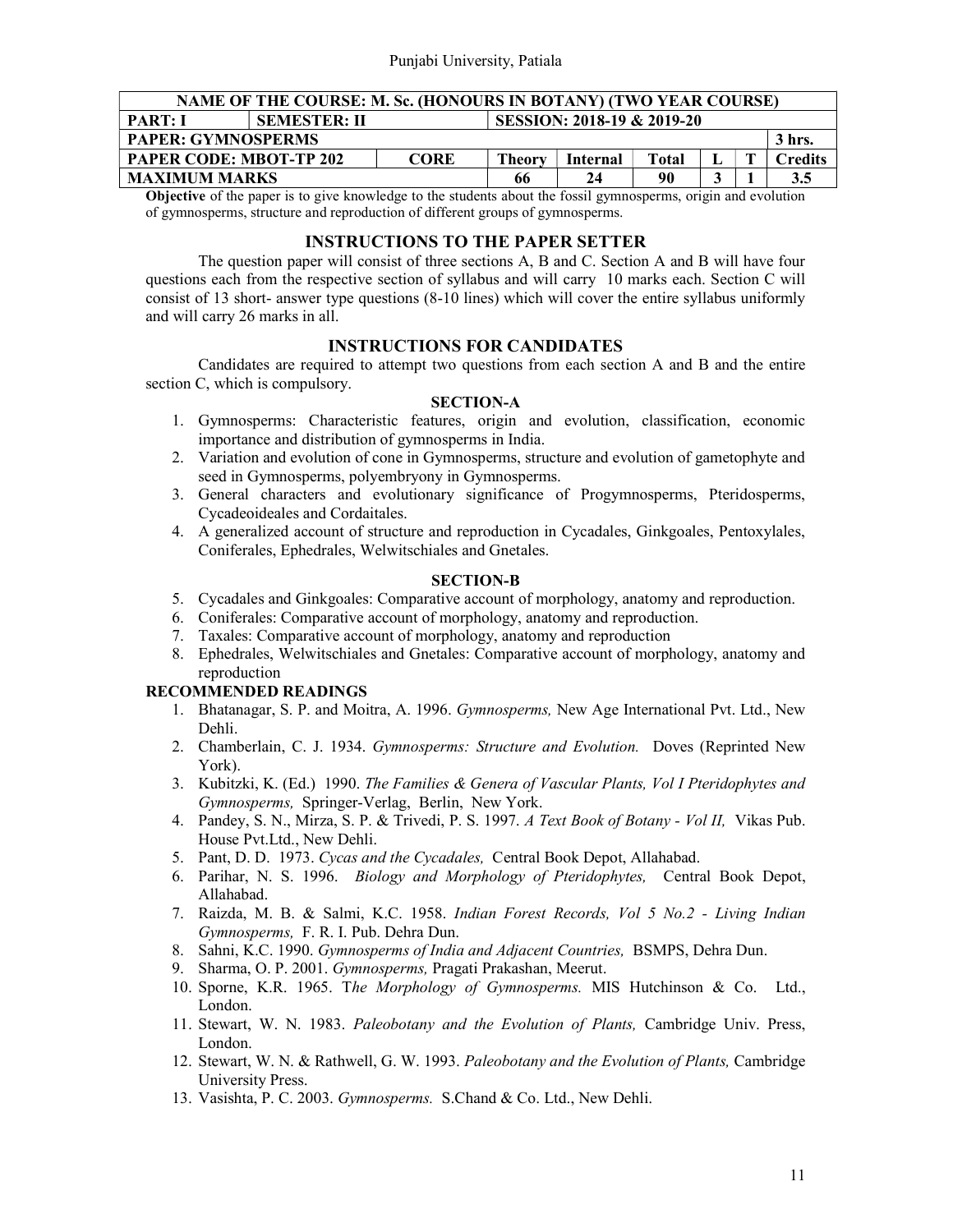| NAME OF THE COURSE: M. Sc. (HONOURS IN BOTANY) (TWO YEAR COURSE) |                                                   |               |          |                                    |                        |  |         |     |  |
|------------------------------------------------------------------|---------------------------------------------------|---------------|----------|------------------------------------|------------------------|--|---------|-----|--|
| <b>PART: I</b>                                                   | SESSION: 2018-19 & 2019-20<br><b>SEMESTER: II</b> |               |          |                                    |                        |  |         |     |  |
| <b>PAPER: CYTOGENETICS</b><br>3 hrs.                             |                                                   |               |          |                                    |                        |  |         |     |  |
| <b>PAPER CODE: MBOT-TP 203</b>                                   |                                                   | <b>Theory</b> | Internal | Total                              |                        |  | Credits |     |  |
| <b>MAXIMUM MARKS</b>                                             |                                                   |               | 66       | 24                                 | 90                     |  |         | 3.5 |  |
| $\sim$ $\sim$<br>$\sim$ $\sim$ $\sim$                            |                                                   |               |          | $\sim$ $\sim$ $\sim$ $\sim$ $\sim$ | $\sim$ $\cdot$ $\cdot$ |  |         |     |  |

Objective of the paper is to give knowledge to the students about the structure of the chromosomes, chromosomal alterations with reference to structure and number, Mendelian inheritance, population genetics and basic techniques for studying mitotic and meiotic chromosomes.

### INSTRUCTIONS TO THE PAPER SETTER

 The question paper will consist of three sections A, B and C. Section A and B will have four questions each from the respective section of syllabus and will carry 10 marks each. Section C will consist of 13 short- answer type questions (8-10 lines) which will cover the entire syllabus uniformly and will carry 26 marks in all.

### INSTRUCTIONS FOR CANDIDATES

 Candidates are required to attempt two questions from each section A and B and the entire section C, which is compulsory.

#### SECTION-A

- 1. Chromosomes: Structure and nomenclature; Special type of chromosomes: B-chromosomes, polytene chromosomes, lampbrush chromosomes and sex chromosomes.Karyotype analysis and evolution.
- 2. Structural alterations in chromosomes: Origin, meiotic behaviour and applications of duplications, deficiencies, inversions, translocations. Robertsonian translocations, complex translocations (Renner complex), B-A translocations, translocation tester sets.
- 3. Euploidy: Classification, origin and meiotic behaviour of haploids and polyploids and their role in cytogenetics and plant breeding
- 4. Aneuploidy: General account of trisomics, monosomics, tetrasomics and nullisomics. Role of trisomics and monosomics in chromosome mapping.

### SECTION-B

- 5. Alien gene transfer through chromosome manipulations with special reference to wheat, transfer of whole genome, transfer of individual chromosome and chromosome segments, production, characterization and utility of alien addition and substitution lines.
- 6. Mendelian Laws, Non-Mendelian inheritance, gene interaction, test cross, quantitative inheritance, Chromosome theory of inheritance. Multigene families.
- 7. Population genetics: gene pool and gene frequency, equilibrium of gene frequencies, change in gene frequencies.
- 8. The handling of plant chromosomes: Squash Technique Pre- treatment, Fixation and Staining of Chromosomes. Smear Technique- from the root, Cell Suspension and Callus, Shoot; Pollen Staining; Pollen fertility. Brief idea about advanced techniques in chromosome staining : Chromosome banding, Flourescencein-situ Hybridization (FISH), Genomic in-situ Hybridization(GISH), Multicolor Genomic in-situ Hybridization(McGISH), Primed in-situ (PRINS) DNA Labeling, Fiber- FISH, Flow cytometry (Determination of Nuclear DNA Content, ploidy, Genome size).

- 1. Brown, T.A. 2011.Genomes, John Wiley & Sons, New York.
- 2. Gupta, P.K. 2014. Cytogenetics, Rastogi Publications, Meerut.
- 3. Karp, G. 2014, Cell and Molecular Biology : Concepts and Experiments, John Wiley & Sons Inc. USA.
- 4. Khush, G.S. 1973. Cytogenetics of Aneuploids, Academic Press, New York.
- 5. Schultz-Schaeffer, J.1980. Cytogenetics, Springer Verlag, New York.
- 6. Singh, B.D. 2006. Genetics.Kalyani Publishers, New Delhi.
- 7. Swanson, C.P. 1972. Cytology and Cytogenetics, Macmillan India, New Dehli.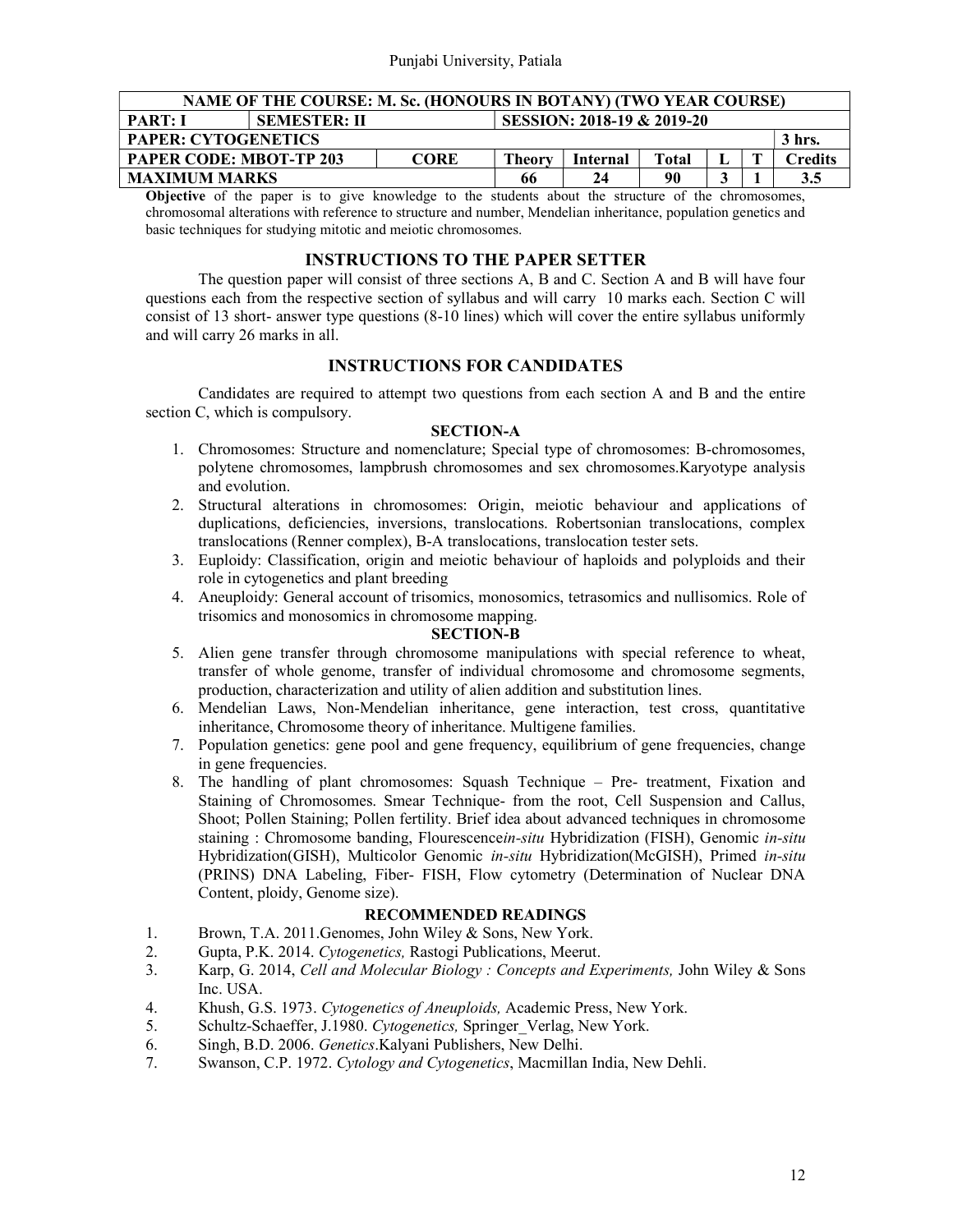| NAME OF THE COURSE: M. Sc. (HONOURS IN BOTANY) (TWO YEAR COURSE)             |                                                   |  |    |    |         |  |        |     |  |
|------------------------------------------------------------------------------|---------------------------------------------------|--|----|----|---------|--|--------|-----|--|
| <b>PART: I</b>                                                               | SESSION: 2018-19 & 2019-20<br><b>SEMESTER: II</b> |  |    |    |         |  |        |     |  |
| <b>PAPER: MOLECULAR BIOLOGY</b>                                              |                                                   |  |    |    |         |  | 3 hrs. |     |  |
| <b>PAPER CODE: MBOT-TP 204</b><br><b>CORE</b><br>Theory<br>Total<br>Internal |                                                   |  |    |    | Credits |  |        |     |  |
| <b>MAXIMUM MARKS</b>                                                         |                                                   |  | 66 | 24 | 90      |  |        | 3.5 |  |

Objective of the paper is to give knowledge to the students about the concept of gene, mechanism of replication of genetic material, transcription, translation and regulation of gene expression in prokaryotes and eukaryotes. The students will also learn about mutation and DNA repair mechanism.

### INSTRUCTIONS TO THE PAPER SETTER

 The question paper will consist of three sections A, B and C. Section A and B will have four questions each from the respective section of syllabus and will carry 10 marks each. Section C will consist of 13 short- answer type questions (8-10 lines) which will cover the entire syllabus uniformly and will carry 26 marks in all.

## INSTRUCTIONS FOR CANDIDATES

 Candidates are required to attempt two questions from each section A and B and the entire section C, which is compulsory.

### SECTION-A

- 1. Gene concept: Structural and functional evolution of concept of gene, fine structure of a gene, split genes, overlapping genes and pseudogenes.
- 2. Replication of genetic material: Replication of DNA in bacteria and eukaryotes. Replication of genetic material in DNA and RNA viruses.
- 3. Genetic Recombination: Mechanism of recombination in bacteria (Conjugation, transformation and transduction) and viruses. Mechanism of recombination in eukaryotes, crossing over, molecular mechanism of recombination (role of RecA,Rec ACD enzymes), site specific recombination.
- 4. Mechanism of transcription in prokaryotes and eukaryotes; RNA modifications: Introns and exons, intron removal, spliceosome machinery, splicing pathways, alternative splicing, exon shuffling, RNA editing and mRNA transport.

#### SECTION-B

- 5. Regulation of Transcription: Action of activators and repressors, DNA binding domains, chromatin remodelling, histone acetylation, methylation and phosphorylation. Operon model (Lac and tryptophan), positive and negative control. Gene regulation in Lambda phage.
- 6. Mechanism of translation in prokaryotes and eukaryotes. Regulation of translation: role of cell signalling proteins and iRNA.
- 7. Transposons: Transposable elements in bacteria and eukaryotes including retrotransposons and their significance.
- 8. Mutations and DNA repair: Mechanism of spontaneous mutations and induced mutations, chemical and physical mutagens. Mechanism of DNA repair.

- 1. Alberts, B., Johnson, A., Lewis, J., Raff, M., Roberts, K. and Walter, P. 2008. Molecular Biology of the Cell,  $5<sup>th</sup>$  Edition. Garland Science Taylor & Francis Group, USA.
- 2. Cooper G.M. and Hausman, R.E. 2007. The Cell A Molecular Approach, 4<sup>th</sup> Edition. Sinauer Associates, MA, USA.
- 3. Hardin, J., Bertoni, G. and Kleinsmith, L.J. 2012. Becker's World of the Cell, 8<sup>th</sup> Edition. Benjamin Cummings, NY, USA.
- 4. Karp, G. 2014, Cell and Molecular Biology: Concepts and Experiments,  $8^{th}$  Edition. John Wiley & Sons Inc. USA.
- 5. Klug, W.S., Cummings, M.R. Spenser, C.A. and Palladino, M.A. 2012. Concepts of Genetics, 10<sup>th</sup> Edition. Pearson Education Inc. USA.
- 6. Krebs, J.E., Goldstein, E.S. and Kilpatrick, S.T. 2016. Lewin's Genes XII. Jones & Bartlett, USA.
- 7. Lodish, H., Berk, A. Kaiser, C.A., Bretscher, A. Ploegh, H. Amon, A. and Martin, K.C. 2016. Molecular Cell Biology, 8th Edition. W. H. Freeman and company, New York, USA.
- 8. Snustad, D.P. and Simmons, M.J. 2012. Principles of Genetics, 6<sup>th</sup> Edition. John Wiley & Sons Inc. USA.
- 9. Watson, J.D., Baker, T.A., Bell, S.P., Gann, A. Levine, M. and Losick, R. 2014. Molecular Biology of the Gene, 7<sup>th</sup> Edition. Pearson Education Inc. USA.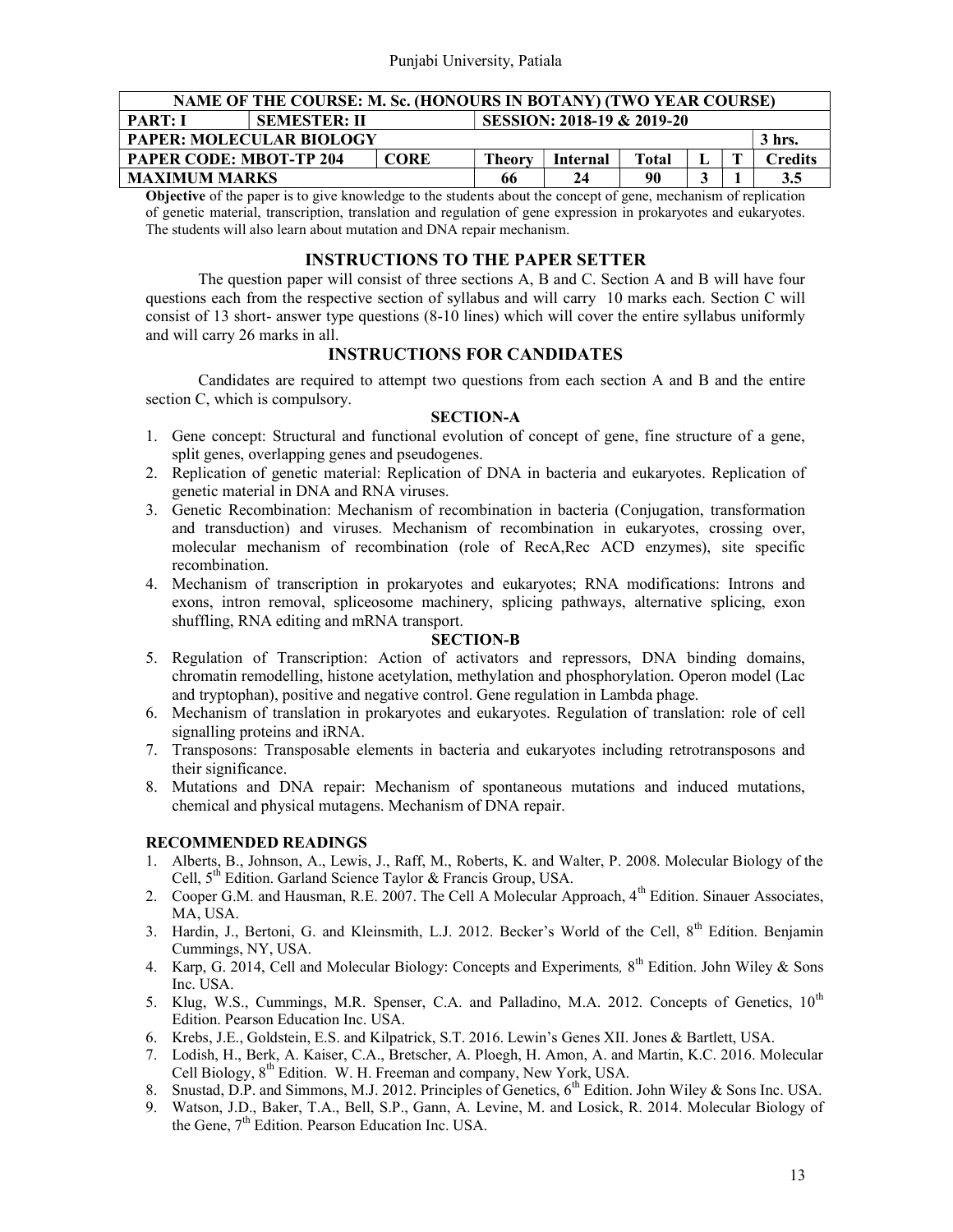| NAME OF THE COURSE: M. Sc. (HONOURS IN BOTANY) (TWO YEAR COURSE)    |               |          |       |  |  |                |  |  |  |
|---------------------------------------------------------------------|---------------|----------|-------|--|--|----------------|--|--|--|
| SESSION: 2018-19 & 2019-20<br><b>PART: I</b><br><b>SEMESTER: II</b> |               |          |       |  |  |                |  |  |  |
| PAPER: PLANT NATURAL RESOURCES, CONSERVATION AND SUSTAINABLE 3 hrs. |               |          |       |  |  |                |  |  |  |
| <b>DEVELOPMENT</b>                                                  |               |          |       |  |  |                |  |  |  |
| <b>PAPER CODE: MBOT-TP 205</b><br><b>ELECTIVE</b>                   | <b>Theory</b> | Internal | Total |  |  | <b>Credits</b> |  |  |  |
| <b>MAXIMUM MARKS</b>                                                | 66            | 24       | 90    |  |  | 3.5            |  |  |  |

Objective of the paper is to give knowledge to the students about different types of natural resources, ecological restoration, terrestrial and aquatic ecosystems, plant resource conservation and sustainable development.

### INSTRUCTIONS TO THE PAPER SETTER

 The question paper will consist of three sections A, B and C. Section A and B will have four questions each from the respective section of syllabus and will carry 10 marks each. Section C will consist of 13 short- answer type questions (8-10 lines) which will cover the entire syllabus uniformly and will carry 26 marks in all.

## INSTRUCTIONS FOR CANDIDATES

 Candidates are required to attempt two questions from each section A and B and the entire section C, which is compulsory.

### SECTION-A

- 1. Natural resources: types, renewable and non-renewable resources, plant natural resources: types, resource degradation, consequences of overexploitation of plant resources.
- 2. Ecological restoration: strategies and concerns in ecological restoration, restoration plan and rehabilitative measures.
- 3. A brief account of restoration of terrestrial and aquatic ecosystems.
- 4. Biomass/ bioenergy resources: hydrogen from algae and bacteria, methane/ biogas, energy plantations (dendrothermal), ethanol and biodiesel.

### SECTION-B

- 5. Plant resource conservation: in situ, terrestrial and marine protected area, biosphere reserves, national parks, wild life sanctuaries, botanical gardens; ex situ, seed gene banks, in vitro gene banks, DNA storage, restoration of endangered species, sustainable use and public participation.
- 6. India's plant biodiversity and its conservation, international efforts for conserving biodiversity.
- 7. Sustainable development: causes of unsustainability, ecological foot prints, threat to sustainable development, guiding principles of sustainable development, sustainable indicators, environmental sustainability index.
- 8. Sustainable development in India: perspectives and strategies, International programmes on sustainable development, ecological economics.

- 1. Singh, J.S., Singh, S.P. and Gupta, S.R. (2006). Ecology, Environment and Resource Conservation, Anamaya Publishers, New Delhi.
- 2. Sharma, P.D. (2015). Ecology and Environment. Rastogi Publications, Meerut.
- 3. Santra, S.C. (2001). Environmental Science, New Central Book Agency, Calcutta.
- 4. Tiwari, S.C. (1992). Concept of Modern Ecology. Bishen Singh Mahendra Pal Singh, Dehradun.
- 5. Smith, T.M. and Smith, R.L.(2008). Elements of Ecology. Pearson, New Delhi.
- 6. Begon, M. Colin, R.T. and John, L.H. (2006). Blackwell Publishing, Oxford.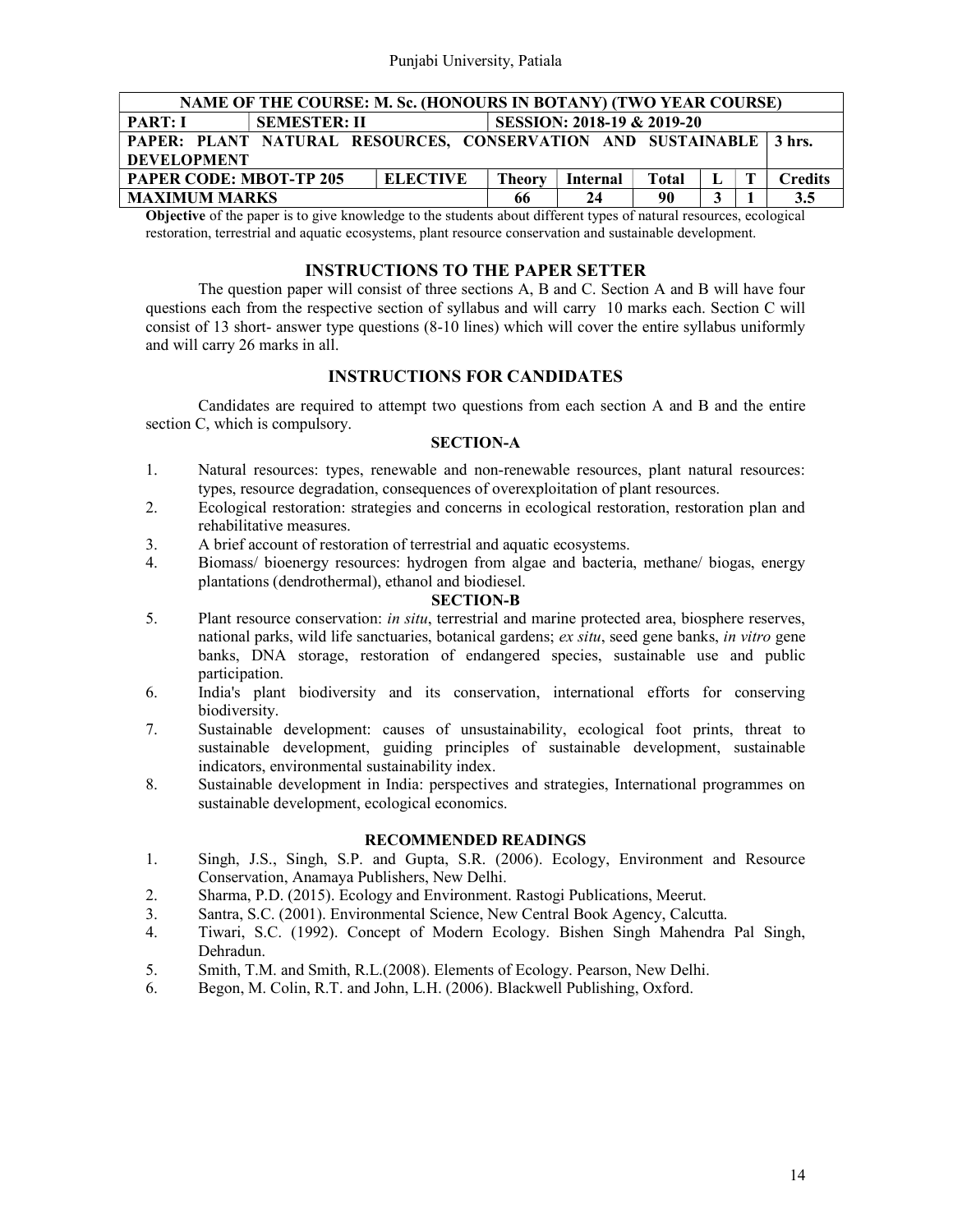| NAME OF THE COURSE: M. Sc. (HONOURS IN BOTANY) (TWO YEAR COURSE)                 |  |  |    |    |    |         |  |     |  |  |
|----------------------------------------------------------------------------------|--|--|----|----|----|---------|--|-----|--|--|
| <b>PART: I</b><br>SESSION: 2018-19 & 2019-20<br><b>SEMESTER: II</b>              |  |  |    |    |    |         |  |     |  |  |
| <b>PAPER: FOREST BOTANY</b><br>3 hrs.                                            |  |  |    |    |    |         |  |     |  |  |
| <b>ELECTIVE</b><br><b>PAPER CODE: MBOT-TP 206</b><br>Total<br>Theorv<br>Internal |  |  |    |    |    | Credits |  |     |  |  |
| <b>MAXIMUM MARKS</b>                                                             |  |  | 66 | 24 | 90 | ω       |  | 3.5 |  |  |

Objective of the paper is to give knowledge to the students about the importance of forests, role of difference agencies dealing with forestry, forest laws, forest classification, forestry system, principal Indian timbers, forest utilization, forest management and forest pathology.

### INSTRUCTIONS TO THE PAPER SETTER

 The question paper will consist of three sections A, B and C. Section A and B will have four questions each from the respective section of syllabus and will carry 10 marks each. Section C will consist of 13 short- answer type questions (8-10 lines) which will cover the entire syllabus uniformly and will carry 26 marks in all.

## INSTRUCTIONS FOR CANDIDATES

 Candidates are required to attempt two questions from each section A and B and the entire section C, which is compulsory.

### SECTION-A

- 1. Forests and Forestry: Introduction, Definition, Importance of forests in man's life. Forest types of India. Role of FRI, NGT and MOEF & C. C. in Indian Forestry, Forest Laws.
- 2. Forest areas, classification and surveys including a brief account of aerial photography interpretation and remote sensing and Geographic Informations Systems (GIS).
- 3. Forestry Systems: A brief account of Agroforestry, Social forestry, Farm Forestry, Productivity forestry and Commercial forestry.
- 4. Principal Indian timbers, their distribution, grading and uses of Teak, Sal, Shishum, Babul, Chir, Kail and Deodar. Wood structure, physical and mechanical properties of wood, wood seasoning.

### SECTION-B

- 5. Forest Utilization: A brief account of non-wood forest products. Forest based industries with particular reference to paper and pulp, plywood, katha, Resins, Match sticks and sports goods.
- 6. Forest Management, deforestation, affortation. National Forest Policy, Joint forest managment, Village forest committees, Forest mensuration.
- 7. Silviculture and Silviculture systems, clear felling, uniform felling, shelter wood and coppice system; tending and regeneration.
- 8. Forest Pathology- a general account of different decay types, symptoms and management of important diseases of Sal, Shisham, Teak, Kiker, Deodar and Kail.

- 1. Champion, H.G. and Seth, S. K. 1968. Revised Classification of Forest types in India. FRI Dehradun.
- 2. Pearson, R.H. and Brown, H.P. 1981. Commercial timbers of India (Vol. 1 & 2). A. J. Reprints Agency, New Delhi, India.
- 3. Puri, G.S. Indian Forest Ecology (Vol. 1 & 2). Oxford Books and Stationers, New Delhi.
- 4. Sageraiya, K. P. 1967. Forests and Forestry. National Book Trust India. National Book Trust, New Delhi, India.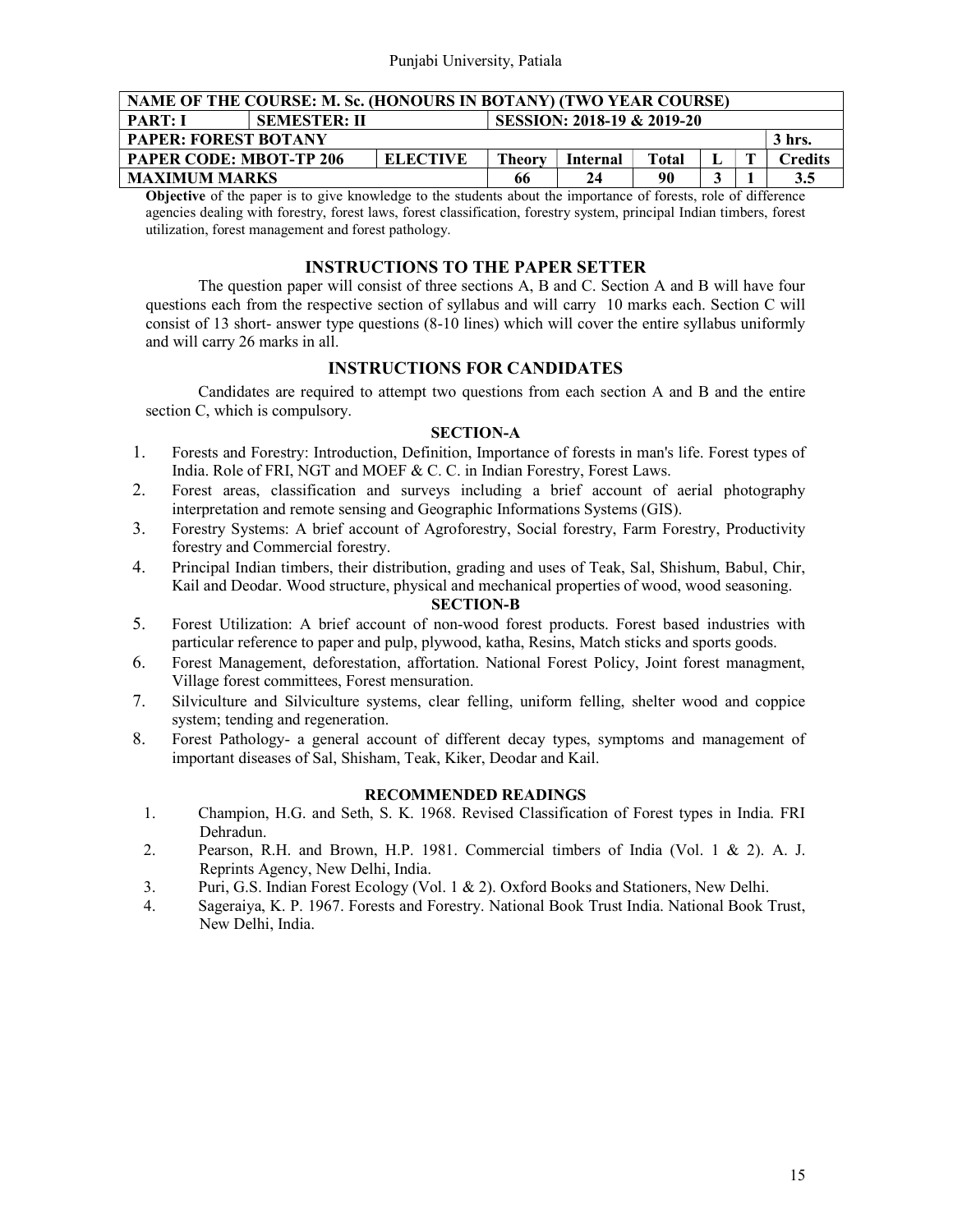| NAME OF THE COURSE: M. Sc. (HONOURS IN BOTANY) (TWO YEAR COURSE)    |  |  |                          |              |  |  |  |  |  |
|---------------------------------------------------------------------|--|--|--------------------------|--------------|--|--|--|--|--|
| SESSION: 2018-19 & 2019-20<br><b>PART: I</b><br><b>SEMESTER: II</b> |  |  |                          |              |  |  |  |  |  |
| <b>PRACTICAL PAPER: PERTAINING TO MBOT-TP 201 &amp; 202</b>         |  |  |                          |              |  |  |  |  |  |
| <b>PAPER CODE: MBOT-PP 201</b><br><b>CORE</b>                       |  |  | <b>MAXIMUM MARKS: 70</b> | CREDITS: 3.0 |  |  |  |  |  |

# PTERIDOLOGY

- 1. Morphological study from show cases/museum jars/class work material of Psilotum nudum, Tmesipteris tannensis, Lycopodium cernuum, L.clavatum, L. staceum, L. squarrosum, Phylloglossum driummondii, Azolla microphylla, A. pinnata, Selaginella monospora, S. bryopteris, S. chrysorrhizas, S. pallidissima, S. adunca, S. subdiaphana, Isoetes panchananii, I. indica., Equisteum debile, E. diffusum, E. ramossissimum, E. arvense, Marseilea, Salvinia, Regnellidium, Araistegia, Daplazium, Onychium contiguum, Polysticum settiferum, Osmunda regalius, O. clatiniana, Ophioglossum reticulatum, O. vulgatum, Botrychium lanuginosum.
- 2. Section cutting: Lycopodium, Equisetium, Sellaginella, Marsilea, Thelypteris, Pteris quadriaurita, Dicranopteris linearis and Angiopteris evecta.
- 3. Study of fossil specimens of leaf impression of Pecopteris phegopteroiudes, Dicksonia, phenophyllum speciousm, Gleichenia gleichenioides and stem petrifaction of Calamites.

## **GYMNOSPERMS**

- 1. Morphological studies from museum jars/shows cases of major genera of all the orders of Gymnosperms.
- 2. To cut and study T.S., T.L.S. & R.L.S. of wood of Pinus, Cedrus, Taxus, Ginkgo, Gnetum and stem of Ephedra.
- 3. To study wood elements by maceration of: Pinus, Ephedra and Gnetum.
- 4. To study the anatomical details of the leaf/leaflet of Pinus, Cedrus, Podocarpus, Cupressus, Cryptomeria/Taxodium, Araucaria, Cycas, Ginkgo and Gnetum.
- 5. To study male cones of Pinus, Cedrus, Thuja, Cryptomeria, Podocarpus, Araucaria, Cycas, Zamia, Ginkgo, Ephedra and Gnetum.
- 6. To Study of female cones of Pinus, Cedrus, Abies, Picea, Thuja, Cupressus, Juniperus, Cryptomeria, Taxodium, Araucaria, Taxus, Ginkgo, Cycas, Zamia, Ephedra and Gnetum.
- 7. Study of fossil Gymnosperms: Leaf impression of Glossopteris, Pterophyllum,. Ptilophyllum, Pecopteris, Sphenopteris; Stem petrifaction of Pentoxylon, Confieroxylon, Bucklanadia, Vertebraria, wood petrifaction of Cordaires; Petrified reproductive structures - bisexual flower and female receptacle of *Cycadeoidea* and female cone of *Araucarites* and some seeds of Gymnosperms.
- 8. To study fossil slides of T.S. Lygenodendron, T.S. Rachiopteris, L.S. Lygenostoma, T.S. root of Lygenopteris, T.S. Heterarangium stem (young), T.L.S. Cordaites wood and V.S. Cordiates leaf.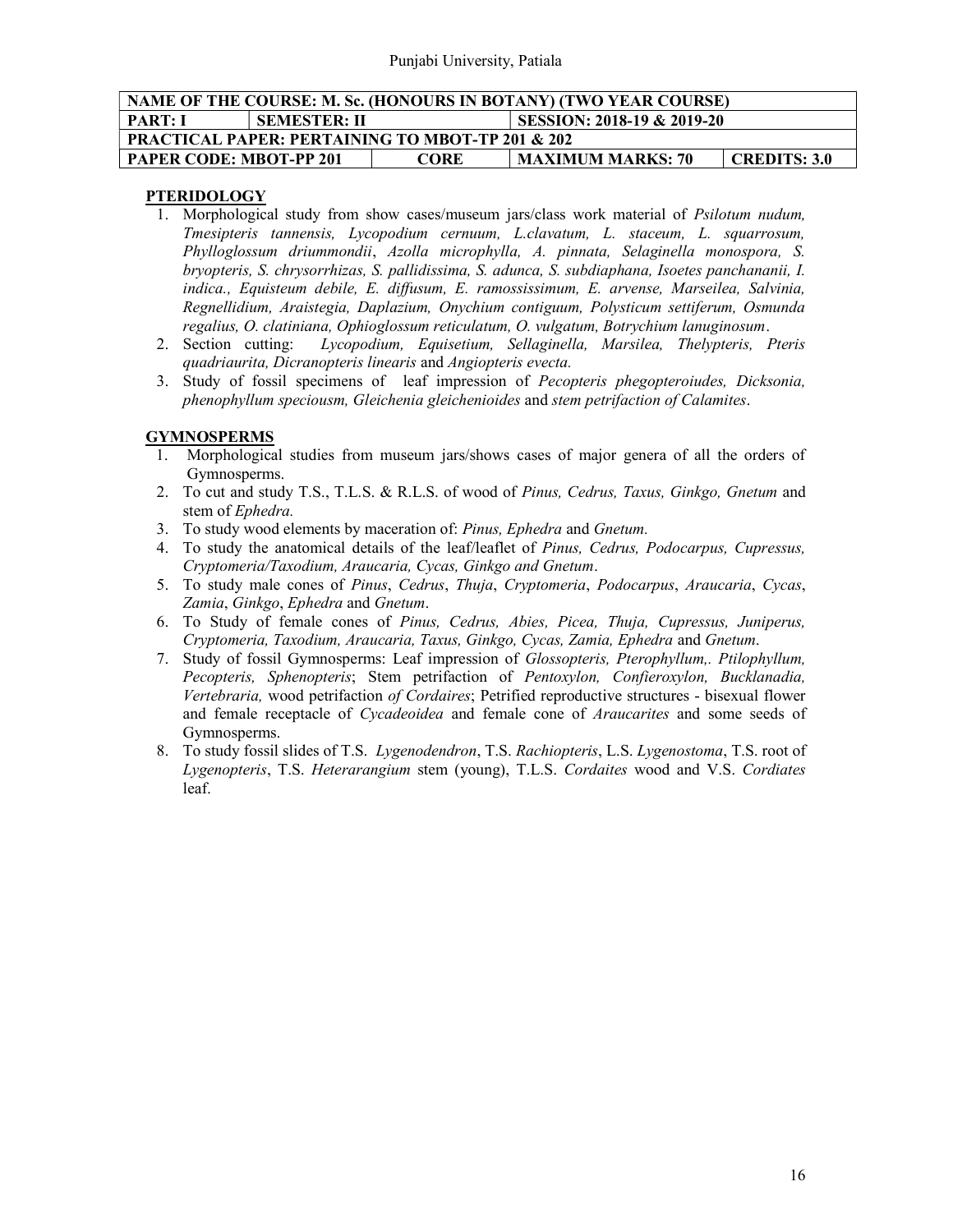## NAME OF THE COURSE: M. Sc. (HONOURS IN BOTANY) (TWO YEAR COURSE) PART: I SEMESTER: II SESSION: 2018-19 & 2019-20 PRACTICAL PAPER: PERTAINING TO MBOT-TP 203, 204 & 205/206 PAPER CODE: MBOT-PP 202 | CORE & ELECTIVE | MAXIMUM MARKS: 105 | CREDITS: 4.5

### **CYTOGENETICS**

- 1. Preparation of various stains for cytogenetic studies.
- 2. Preparation of different fixatives for cytogenetic studies.
- 3. Detailed study of meiosis in Allium cepa.
- 4. Detailed study of mitosis in Allium and Vicia.
- 5. Determination of chromosome number through meiosis in Zea, Vicia, Chrysanthemum, Phlox, Tradescantia and Solanum.
- 6. Analysis of Karyotype from given diagram.
- 7. Study of ploidy level in Zea mays.
- 8. Study of meiotic abnormalities like laggards, bridges, cytomixis, B-chromosomes, univalent/multivalent formation from permanent slides or microphotographs.
- 9. Calculations of gene frequencies in population.
- 10. Study of translocations in Rhoeo.
- 11. To study the pollen fertility using glyceroacetocarmine and aniline blue.

## MOLECULAR BIOLOGY

- 1. Numerical problems pertaining to epistasis.
- 2. Numerical problems pertaining to linkage and recombination.
- 3. Numerical problems pertaining to Gene mapping.
- 4. To deduce the sequence of polypeptide from given DNA sequences.
- 5. To deduce the change in polypeptide sequences due to various mutations in DNA sequences.
- 6. To isolate and purify DNA from given plant material.

### PLANT NATURAL RESOURCES, CONSERVATION AND SUSTAINABLE DEVELOPMENT

- 1. To determine organic matter content in different soil samples.
- 2. Study of wood anatomy (T.S./T.L.S. and R.L.S.) of important timbers.
- 3. Study of vascular elements of soft and hard wood by maceration technique.
- 4. Anatomical identification of different types of wood: Soft and hard wood, porous and nonporous wood, ring porous and diffused porous wood.
- 5. To determine specific leaf area of terrestrial plants.
- 6. To determine leaf dry matter content of terrestrial plants.
- 7. To study phytogeographical regions of world from map.
- 8. To study biogeographical regions of India from map.
- 9. To study the botanical zones of India from map.
- 10. To study national parks, biosphere reserves and sanctuaries of India from map.

## FOREST BOTANY

- 1. Study of wood anatomy (T.S./T.L.S. and R.L.S.) of important timbers.
- 2. Detailed study of different types of wood rots (Brown rot, White rot, Soft rot, root rot, etc.).
- 3. Study of vascular elements of soft and hard wood by maceration technique.
- 4. Anatomical identification of different types of wood: Soft and hard wood, porous and nonporous wood, ring porous and diffused porous wood.